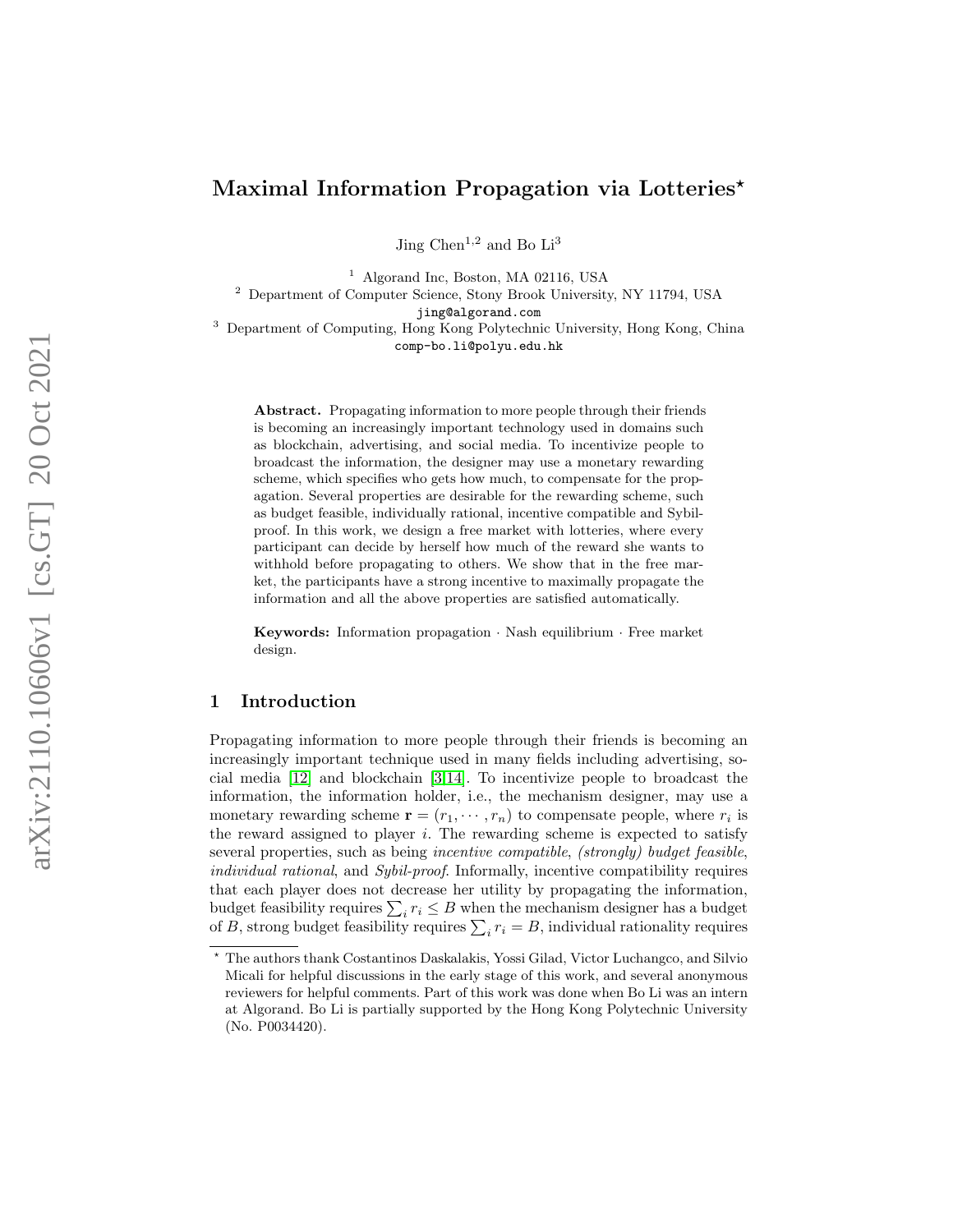$r_i \geq 0$  for all i, and Sybil-proofness requires the players do not benefit by making fake copies in the information propagation process. Accordingly, designing a rewarding scheme to satisfy all or some of the above properties establishes a large research agenda. For example, maximal information propagation with budgets is studied in [\[26\]](#page-21-0), where a rewarding scheme that is incentive compatible, strongly budget feasible and individual rational is proposed. But the scheme is not Sybil-proof. A Sybil-proof rewarding scheme is designed in [\[6\]](#page-20-3), but it is not strongly budget feasible, where a small portion of the claimed reward is distributed among the players. In this work, instead of designing a centralized rewarding scheme, we propose a free market with lotteries where everyone can decide how much of the reward she wants to withhold before propagating to others. We show that in such a market, the players have strong incentives to fully propagate the information and all above properties are satisfied automatically.

To illustrate our design, let us first consider a toy game. Initially, a seller sends her promotion information to a small number of players she is able to reach, denoted by N and  $n = |N|$  who are called *aware players*. The information is associated with a lottery such that one winner among aware players will be uniformly and randomly selected to get a reward normalized to \$1. When nobody propagates the information, everyone's expected reward is  $1/n$ . For player  $i \in N$ , she has a set of friends  $F_i$  such that  $f_i = |F_i| \geq 1$  and  $N \cap F_i = \emptyset$ . If i signs an agreement with  $F_i$  such that if anyone in  $F_i$  is selected to be the winner, the reward is given i, then by propagating the information to  $F_i$ , player i's reward, which equals to the probability that the winner is selected from  $F_i \cup \{i\}$ , is

<span id="page-1-0"></span>
$$
\frac{1+f_i}{n+f_i} > \frac{1}{n}.\tag{1}
$$

That is  $i$  can increase her reward by propagating the information to her friends, and thus no propagation for  $N$  is not a Nash equilibrium. Actually, since In-equality [1](#page-1-0) holds for any  $n \geq 2$ , everyone's dominate strategy is to propagate the formation to their friends. But to what extent will they propagate?

Assuming all players in  $N$  except  $i$  inform the information to their friends and withhold the complete reward, let us see what  $i$  will do. If  $i$  does not withhold the complete reward but shares a small amount, say  $0 < c < 1$ , with  $F_i$ , i can again improve her utility. For  $j \in F_i$ , let  $F_j$  be j's friends who are not in the game. Supposing all  $j \in F_j$  adopts the same strategy with  $N \setminus \{i\}$ , i.e., fully propagating the information to their friends and withholding the complete reward c, we compare two cases for player i: (1) i does not leave any reward to j, and (2) i leaves c to j. To ease the notation, suppose there are  $n'$  players who are in the game except j's friends  $F_j$  for every  $j \in F_i$ . It is not hard to see that for case (1), player i's reward is  $(1 + f_i)/n'$  and for case (2), her reward is

$$
\frac{1 + (1 - c) \cdot \sum_{j \in F_i} f_j}{\sum_{j \in F_i} f_j + n'} > \frac{1 + f_i}{n'},
$$

as long as for all  $j \in F_i$ ,

$$
f_j > \frac{n+1}{n(1-c)-1} \to 1
$$
 if  $c \to 0$ .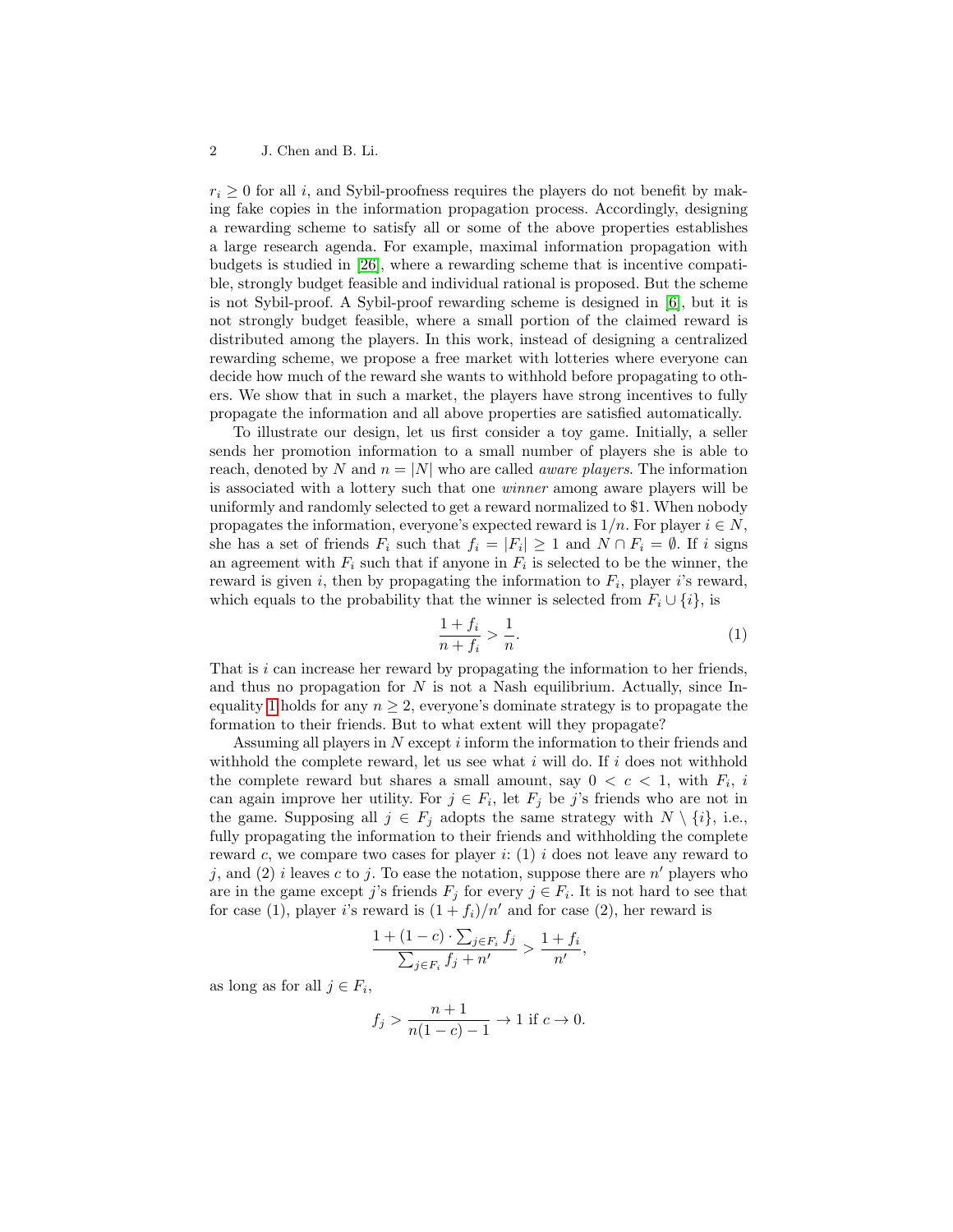Thus we conclude that withholding the complete reward from propagation is not a Nash equilibrium, and every player wants to leave partial reward to her friends for incentivizing them to further propagate the information.

We note that the initial  $n$  aware players are in the *Prisoner's dilemma*. If they do not propagate the information, each of them has expected utility of  $1/n$ . However, it is dominant for each of them to refer their friends by sacrificing partial reward, resulting the expected utility strictly smaller than  $1/n$ . This dilemma actually motivates the information propagation in the free market.

A more practical example for the above scenario is the mining game of Bitcoin [\[23\]](#page-21-1). In Bitcoin, when a user makes a transaction (the information sender), she wants the transaction to be broadcasted (with other necessary information such as account information, transfer amount, crypto signature and etc) in the network so that the miners can authorize the validity of the transaction and assemble newly verified transactions into blocks. The miners compete to propose their blocks to the public chain by solving a computationally hard puzzle, and the winning probability is proportional to the share of each miner's computation power in the system. Accordingly, the transaction maker can reward the winning miner who authorizes her transaction a fixed amount of Bitcoins. At first glance, it seems that the miners may not want to broadcast the transaction since only the miners who know the transaction can be rewarded. A centralized rewarding scheme is proposed in [\[3\]](#page-20-1) which not only rewards the winner but also other miners who helped broadcast the transaction. By carefully designing who gets much, their scheme is Sybil-proof in tree networks. However, as we will show in this work, the design of free market with lotteries automatically incentivizes the miners to propagate the transaction and satisfies all other desired properties as well. Thus the take-home message of this work is that

the mechanism designer does not need to specify each player's reward, the market itself already provides incentives for maximal propagation.

#### 1.1 Our Contribution

We model the problem, and the Bitcoin example, as an information propagation game in a free market, where a sender has a single piece of information to be broadcasted. For simplicity, we first assume the players are connected by a complete d-ary tree with  $d \geq 3$ , and all players' winning probabilities are the same. If there is an edge between two players, they are friends and one can be informed the information by the other. A strategy profile is called full propagation if every player withholds a minimum charge and leaves the remaining reward to all her friends, so that a maximum number of people could be aware of the information. We show that full propagation forms a Nash equilibrium which satisfies extra properties and thus is more stable than an arbitrary one.

First, full propagation is robust to collective deviations of friends, i.e., con-nected coalition-proof [\[4\]](#page-20-4). In the seminal work by Myerson [\[22\]](#page-20-5), the communication game is proposed where the network on players represents the possible communication between them. Originally, it is associated with cooperative games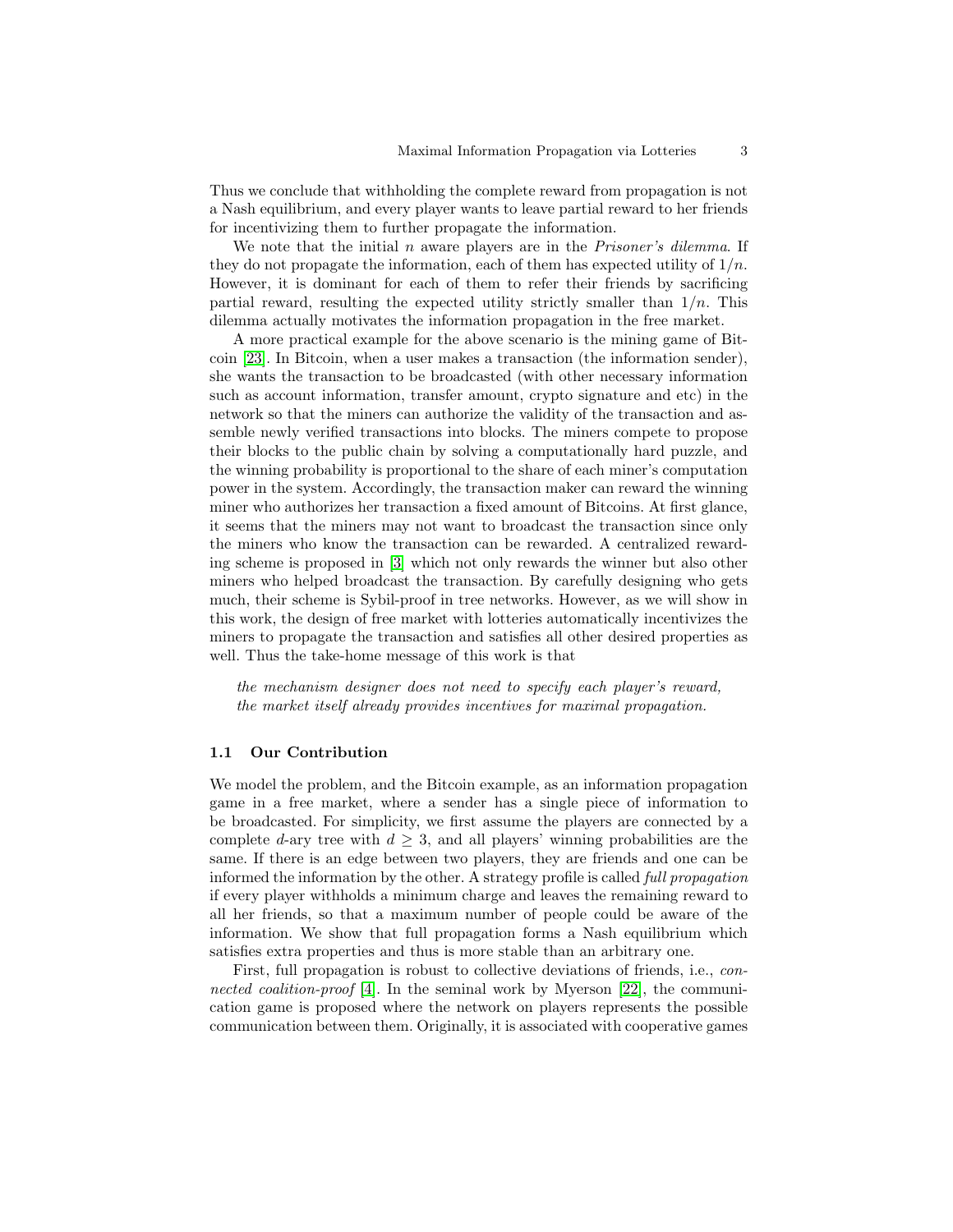and only coalitions formed by players who can communicate with each other (i.e., connected subgraphs in the network) are concerned. We adapt this principle to our problem and show that any deviation of a connected coalition of players from full propagation makes at least one of them worse off.

Second, full propagation survives in any order of iterative elimination of dominated strategies, and uniquely survives in a particular one. This result coincides with and generalizes the result of [\[3\]](#page-20-1), where a centralized rewarding scheme is designed. In a centralized rewarding scheme, a player can only misbehave by withholding the information and claiming Sybil copies, while in a free market a player can arbitrarily claim how much of the reward she wants to deduct before propagating to others. We formally discuss the difference between our work and  $[3]$  at the end of Section [3.](#page-6-0) Recall that strategy s (weakly) dominating  $s'$ , denoted by  $s \leq s'$ , means choosing s always gives at least as good an outcome as choosing  $s'$ , no matter what the other players do, and there is at least one profile of opponents' actions for which  $s$  gives a strictly better outcome than  $s'$ . We prove that full propagation is the unique strategy profile that survives in an interval-based monotone elimination of dominated strategies, coinciding with the players' reasoning process as illustrated in the introduction.

Our main results can be summarized as follows.

**Main Result [1](#page-11-0).** (Theorems 1 and [2\)](#page-12-0) In the tree-structured free market with lotteries, full propagation achieves maximal propagation and satisfies the following:

- 1. Full propagation is a Nash equilibrium;
- 2. Any deviation of a coalition of friends hurts at least one of them;
- 3. Full propagation survives in any order of iterative elimination of dominated strategies;
- 4. There is an order of iterative elimination of dominated strategies such that full propagation is the unique surviving strategy.

We then extend the above results to non-tree networks. For arbitrary networks, we introduce stronger relationships than friends, good friends and best friends, using shortest paths from the information sender to players. Although properties 3 and 4 in Main Result 1 do not hold, we show that if every player has at least three good friends, full propagation is a Nash equilibrium that is also connected coalition-proof on the induced good-friendship subgraph. It is noted that d-ary tree with  $d \geq 3$  is a special case satisfying this condition.

**Main Result 2.** (Theorem [3\)](#page-14-0) If every player has at least 3 good friends, then full propagation is a Nash equilibrium that is connected coalition-proof on the good-friendship subgraph.

In conclusion, if the network is well structured, the free market with lotteries is incentive compatible where players are willing to fully propagate the information. It is not hard to check that our scheme also satisfies other properties mentioned in the introduction. It is strongly budget feasible and individual rational, as the full reward will be given to the players and none of them needs to pay. Our scheme is also Sybil-proof, as in our game, the players are required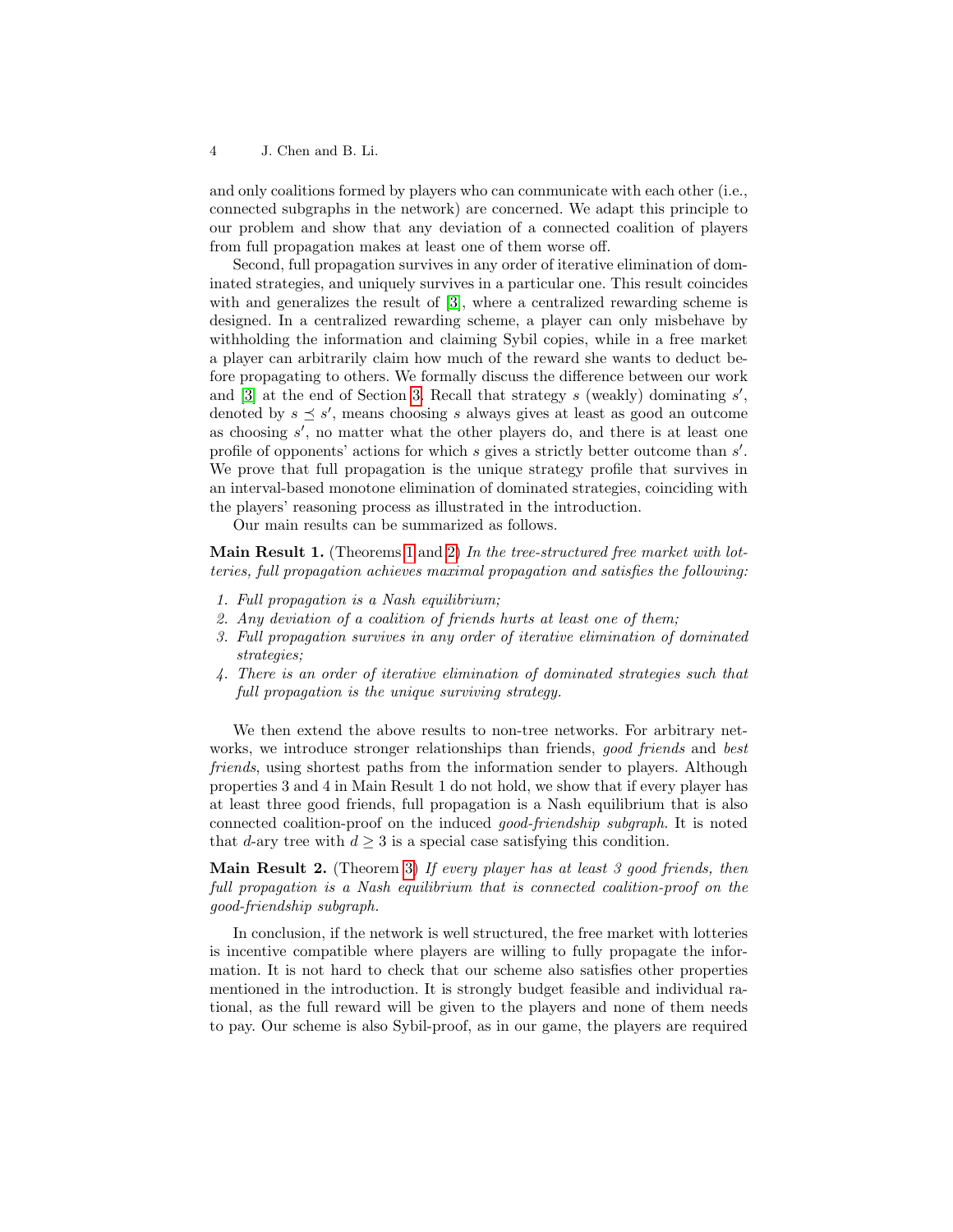to provide certificates on how many people they have referred to. For example, in Bitcoin each miner needs to contribute their computing power on authorizing the transaction; and in sales promotion, only people who physically appear in the market can be selected as the winner. Therefore, as everyone in our game can arbitrarily decide how much reward she wants to get back from friends, making Sybil identities is the same as withholding a higher fraction of the reward.

Finally, it is an interesting future direction to generalize our results to random networks. We believe full propagation brings players high utility in a broader class of networks. To shed more light in this direction, we conduct experiments in Section [5](#page-14-1) for our scheme under general random networks. In all experiments, full propagation brings a player the maximum utility. Moreover, the utility gap between full propagation and other strategies is actually large.

#### 1.2 Related Works

Our work is partially motivated by the extensive study of incentivizing relays in a blockchain network to propagate transactions. While this has been studied in the literature, most of them focus on centralized algorithms where each relay's reward is fixed and decided by the algorithm. With these algorithms, to gain higher utility, a strategic relay may claim fake copies, i.e., *Sybil attack* [\[11\]](#page-20-6). Accordingly, in works such as [\[3,](#page-20-1)[15\]](#page-20-7), Sybil-proof algorithms are studied. Since in our free market each relay is able to arbitrarily decide how much reward she is willing to withhold, it is superfluous for them to make fake copies, and thus, our results directly imply Sybil-proofness. The free market ideas have also been discussed independently in [\[1\]](#page-20-8) and [\[7\]](#page-20-9) without a systematic analysis.

Our work also aligns with the fundamental study of what the optimal way is to reward miners for their work on authorizing transactions. Currently, the most popular rewarding scheme, as adopted by Bitcoin, is to reward miners proportionally to their share of the total contributed computational power. As shown in [\[9\]](#page-20-10), the proportional allocation rule is the unique rule that is simultaneously non-negative, budget-balanced, symmetric, Sybil-proof, and collusionproof. In reality, however, to earn steady rewards, miners pool themselves together, and the pools are vulnerable to security attacks, such as selfish mining attack [\[16](#page-20-11)[,18](#page-20-12)[,20,](#page-20-13)[10\]](#page-20-14), block withholding attack [\[24,](#page-21-2)[25\]](#page-21-3), and denial of service attack [\[17\]](#page-20-15). Cooperative games are used in [\[21\]](#page-20-16) to show that under high transaction loads, it is hard for managers to distribute rewards in a stable way.

Outside the scope of blockchain, information propagation has also been studied in multi-level marketing [\[13,](#page-20-17)[12\]](#page-20-0) and query incentive networks [\[19,](#page-20-18)[2,](#page-20-19)[6,](#page-20-3)[5,](#page-20-20)[8\]](#page-20-21). There are major differences between the transaction propagation in a blockchain network and the query retrieval in peer-to-peer network. The players in a query incentive network do not compete with the ones who forwarded the message to them, and cannot generate an answer that they do not have. Whereas in a blockchain network, every aware player is a potential authorizer with probability proportional to their stakes or computational powers.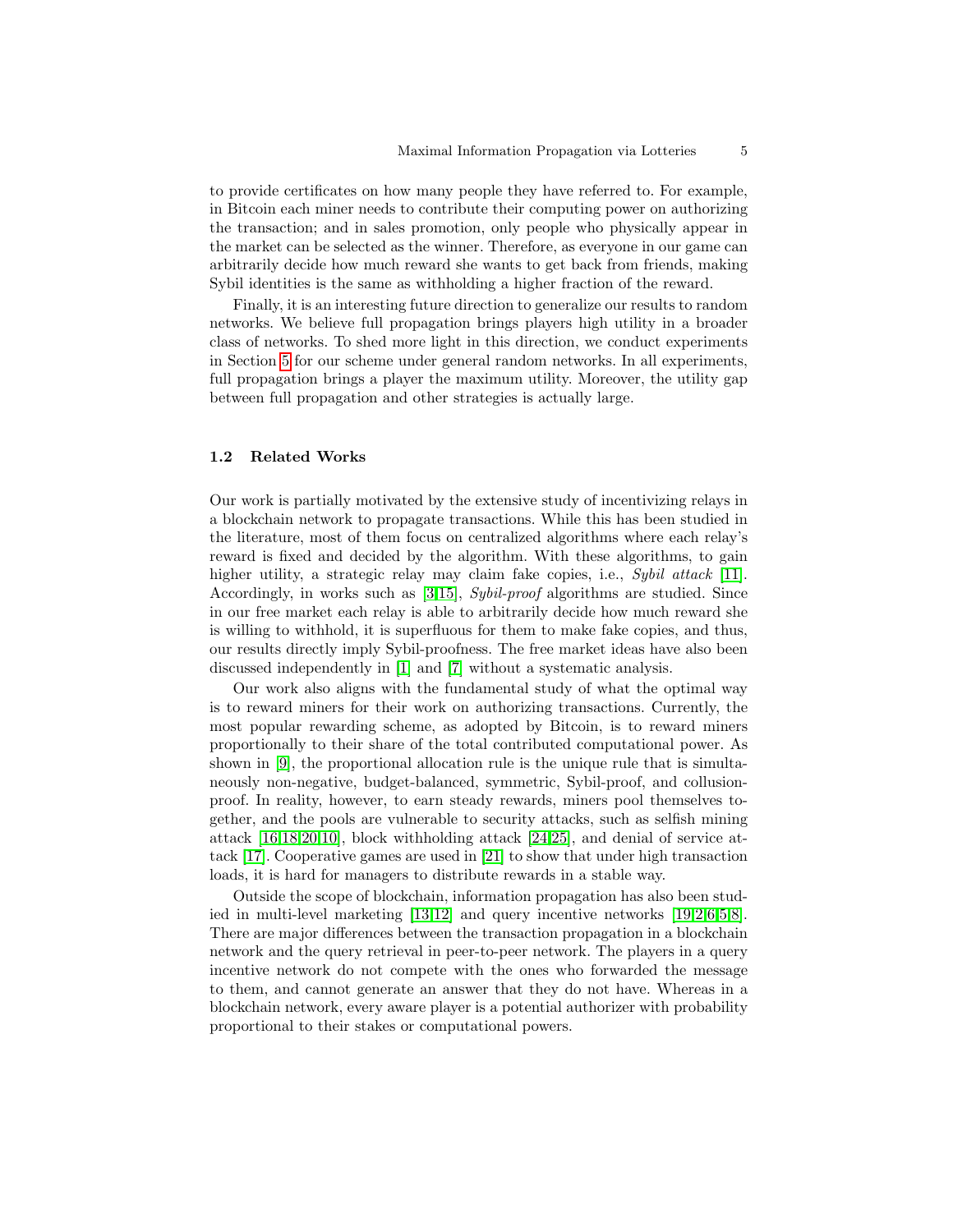## 2 Game Theoretic Model and Preliminaries

For technical simplicity, we first assume all players are connected by a tree  $\mathcal{G} = (V, E)$ . Let s be the root of G who is the sender of the information. Note that  $s$  is not a player in our game. Suppose  $s$  has  $f$  children and thus excluding  $s$  from G, there are f subtrees denoted by  $\{T_1, \dots, T_f\}$ . When there is no confusion, we also use each  $T_i$  to denote the set of nodes in it. Assume all these subtrees are complete d-ary and  $f \geq d \geq 3$ . Call  $N = V \setminus \{s\}$  the set of *players* and denote by  $n = |N|$ . To make the players distinguishable from the sender, we stop calling s the root and only call her sender. Instead, we call the roots of these subtrees roots on depth  $\theta$ , who are the initial players of the game, as shown in the following figure. In a similar fashion, the children of these subtree roots are viewed to be on depth 1 and so on. For each node  $i \in V$ , let  $NB_i$  be the set of her children in  $G$ , and thus  $NB_s$  contains all initial players.



Fig. 1. An illustration of the tree structure.

We next define the propagation game  $\Gamma = (N, \mathbf{S}, \mathbf{u})$  on  $\mathcal{G}$ . Without loss of generality, we assume the initial reward set by the sender is 1. Denote by  $S_i$  the strategy space of each player  $i \in N$ . Let  $\mathbf{S} = S_1 \times \cdots \times S_n$  be the strategy profiles. Any strategy  $s_i \in S_i$  is a mapping from  $\mathbb{R}^+$  to  $(\mathbb{R}^+ \cup \{\perp\})^{|NB_i|}$ , where  $\mathbb{R}^+ = [0, +\infty)$ . That is, upon receiving the information with remaining reward  $x_i$ , player i decides how much reward  $s_i(x_i)_j$  to leave to her child j by sending the information to j or not to inform j if  $s_i(x_i)_i = \perp$ . Denote by  $s_i(x_i) = (s_i(x_i)_1, \cdots, s_i(x_i)_{|NB_i|})$ . A feasible strategy is that for all  $j \in NB_i$ , if  $x_i \geq x_{\min}, 0 \leq s_i(x_i)_j \leq x_i - x_{\min}$  or  $s_i(x_i)_j = \perp$ ; otherwise,  $s_i(x_i)_j \equiv \perp$ . Here  $x_{\min} > 0$  is a sufficiently small number prefixed by the system. Denote by  $\mathbf{s} = s_1 \times \cdots \times s_n$  a strategy profile. For any strategy profile  $\mathbf{s} \in \mathbf{S}$  and an initial reward, there is a fixed set of players who can be informed the information, called *aware players* and denoted by  $N^*(s)$ . When s is clear in the context, we simply write  $N^*$ . To avoid cumbersome calculations, all aware players will get the reward with equal probability of  $\frac{1}{|N^*|}$ , and the winner needs to share the reward with her ancestors from her to the sender as committed. Thus, a player i's (expected) utility consists of two parts: authorizing utility and referring utility,

$$
u_i(\mathbf{s}; x_i) = x_i \cdot \frac{1}{|N^*|} + \sum_{j \in NB_i, s_i(x_i), j \neq \perp} (x_i - s_i(x_i)_j) \cdot \frac{n_{ij}}{|N^*|},
$$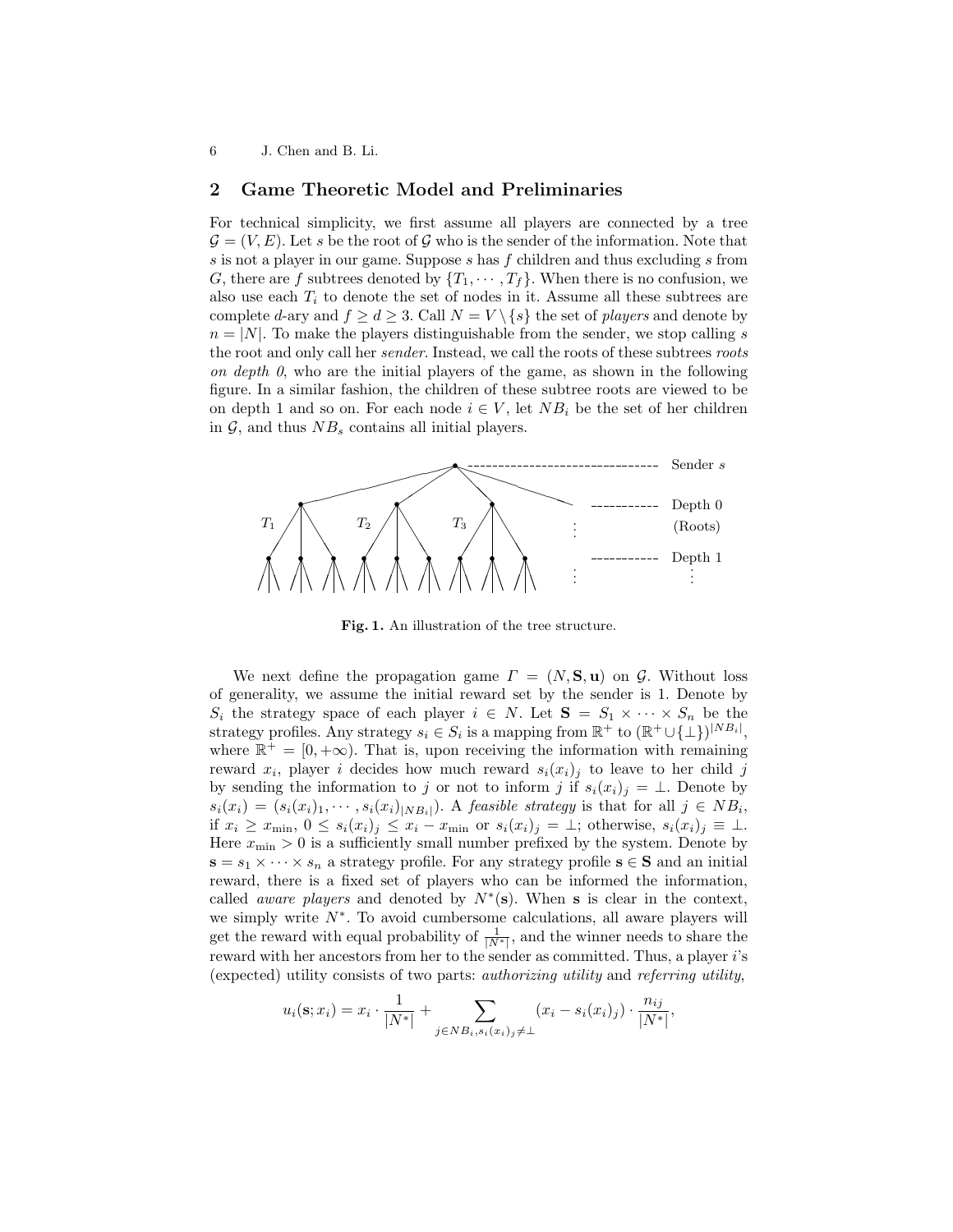where  $n_{ij}$  is the number of aware players following j and including j.

Next we formulate the intuition in Inequality [1](#page-1-0) by the following lemma, which shows it is always (strictly) better for a player to propagate the information.

<span id="page-6-1"></span>**Lemma 1.** For any player i, let  $s_{-i}$  be  $-i$ 's strategy profile such that the remaining reward  $x_i$  to i is at least  $x_{\min}$ . Let  $s_i(x_i) = (z_1, \dots, z_j, \dots, z_{|NB_i|})$  be a strategy with  $z_j = \bot$  for some j and  $s'_i(x_i) = (z_1, \dots, z'_j, \dots, z_{|NB_i|})$  be a new strategy by changing j's action from  $\perp$  to 0. Then  $u_i(s_i, \mathbf{s}_{-i}) < u_i(s'_i, \mathbf{s}_{-i})$ .

We prove Lemma [1](#page-6-1) in the appendix. By Lemma [1,](#page-6-1) every aware player does not get hurt by propagating the information to all her neighbours, and thus in what follows, we assume without loss of generality  $s_i(x_i)_i \geq 0$  for any  $x_i \geq x_{\min}$  and  $j \in NB_i$ . Moreover, in the following sections, we will see that the aware players actually want to maximally propagate the information. A feasible strategy  $s_i$ is called full propagation (FP for short) if  $s_i(x_i)_j = (k-1)x_{\text{min}}$  for all j and  $kx_{\min} \leq x_i < (k+1)x_{\min}$  with  $k \geq 1$ . That is in an FP strategy, a player wants to inform all her neighbours by leaving the maximal reward to them. A feasible strategy profile  $\mathbf{s} = (s_i)_{i \in N}$  is called FP if every  $s_i$  is FP. Denote by  $\mathbf{s}^* = (s_i^*)_{i \in N}$ the FP strategy profile.

## <span id="page-6-0"></span>3 Main Results

To ease formulas, we define the following notations. For each subtree  $T$ , let

<span id="page-6-3"></span>
$$
G(k) = \sum_{j=1}^{k} d^{j-1} = \frac{d^k - 1}{d - 1}
$$

be the number of nodes from depth 0 to depth  $k-1$ . Note that when  $d \geq 3$  and  $k \geq 1, G(k) \geq 2k - 1.$  Moreover, for any  $k \geq 1$ ,

$$
(f-1)G(k+1) \ge d^{k+1} - 1 > d(d^k - 1) \ge \frac{d+1}{d-1}(d^k - 1)
$$

$$
= (d+1)G(k) \ge dG(k) + 2k - 1.
$$
 (2)

Denote by  $H \cdot x_{\min} = 1$  the sender's initial reward, where  $H > 1$  is an integer. Then  $H$  is the maximal depth that the information can reach. For any player  $i$ in depth  $j \geq 0$ , no matter what i's previous players do, i is not able to receive the information with remaining reward more than  $(H - j) \cdot x_{\text{min}}$  since each of i's ancestors needs to withhold at least  $x_{\min}$ . Moreover, all the users in and below depth H are not considered as strategic players. Finally, under FP strategies, the number of aware players is  $f \cdot G(H + 1)$ .

#### 3.1 Technical Lemmas

<span id="page-6-2"></span>We next introduce two technical lemmas which are crucial to prove the main results. For a subtree T, let  $\pi_0(T)$  be the number of players outside of T who are aware of the information. If T is clear from the context, we write  $\pi_0$  for short.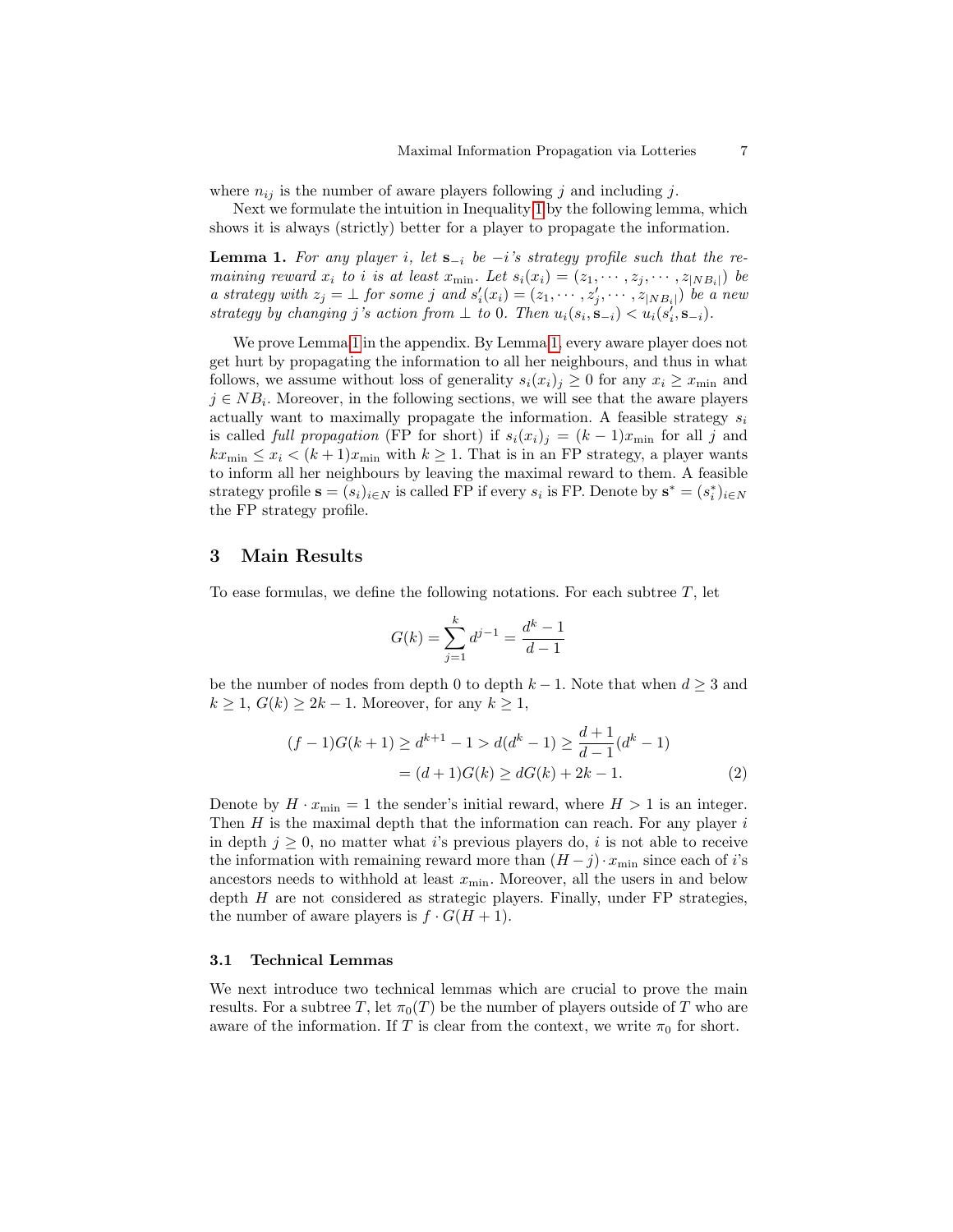**Lemma 2.** Consider the sub-game induced on a single subtree  $T$ , where  $r$  is the root player and g is one of r's descendants. Assume r receives the information with reward  $x_r$  and  $k \cdot x_{\min} \leq x_r < (k+1) \cdot x_{\min}$  for some  $k \geq 1$ . If  $d \geq 3$  and  $\pi_0 \geq d \cdot G(k) + 2k - 1$ , r's utility is maximized when g plays FP strategy, taking the actions of the others as given.

*Proof.* Note that if  $x_r < 2x_{\min}$  or the information cannot reach g, r's utility does not depend on g's action, thus the statement is trivially true. In the following we assume  $x_r \geq 2x_{\min}$ .

Taking the actions of the players (including r) except g as given, let  $\Delta_j$  be the total number of r's referred players from r's child j and  $\Delta = \sum_{j \in NB_r} \Delta_j$ . Let g' be g's ancestor who is r's direct child or  $g' = g$  when g is r's child. Thus g's strategy can only change  $\Delta_{g'}$ , which is the single variable of r's utility. Formally, r's utility can be written as (assuming  $\pi_0$  includes r to simplify notions)

$$
u_r(\Delta_{g'}) = x_r \frac{1}{\pi_0 + \Delta} + \sum_{j \in NB_r} (x_r - s_r(x_r)_j) \frac{\Delta_j}{\pi_0 + \Delta}
$$

$$
= \frac{x_r + \sum_{j \in NB_r} (x_r - s_r(x_r)_j) \Delta_j}{\pi_0 + \Delta}.
$$

Calculating the derivative of  $u_r(\Delta_{g'})$ , we have

$$
u'_{r}(\Delta_{g'}) = \frac{(x_{r} - s_{r}(x_{r})_{g'})(\pi_{0} + \Delta) - (x_{r} + \sum_{j \in NB_{r}} (x_{r} - s_{r}(x_{r})_{j})\Delta_{j})}{(\pi_{0} + \Delta)^{2}}
$$
  
= 
$$
\frac{(x_{r} - s_{r}(x_{r})_{g'})\pi_{0} - x_{r} - \sum_{j \neq g'} (s_{r}(x_{r})_{g'} - s_{r}(x_{r})_{j})\Delta_{j}}{(\pi_{0} + \Delta)^{2}}
$$
  

$$
\geq \frac{x_{\min}\pi_{0} - x_{r} - \sum_{j \neq g'} (x_{r} - s_{r}(x_{r})_{j})\Delta_{j}}{(\pi_{0} + \Delta)^{2}},
$$

where the inequality is because  $s_r(x_r)_j \leq x_r - x_{\min}$  for any j. Let

$$
f_j(y_j) = (k+1-y_j)G(\lfloor y_j \rfloor) = (k+1-y_j) \frac{d^{\lfloor y_j \rfloor} - 1}{d-1}
$$
  
 
$$
\le (k+1-y_j) \frac{d^{y_j} - 1}{d-1}.
$$

<span id="page-7-0"></span>**Claim 1** For  $d \ge 3$  and  $0 \le y_j < k$ ,  $\bar{f}_j(y_j) = (k + 1 - y_j) \cdot \frac{d^{y_j} - 1}{d - 1}$  monotone increases with respect to  $y_i$ .

To prove the above claim, it suffices to calculate the derivative of  $\bar{f}_j(y_j)$ , and we omit the details. By Claim [1,](#page-7-0)  $f_j(y_j) \leq \bar{f}_j(y_j) \leq G(k)$  for any  $0 \leq y_j < k$ . Thus,

$$
u'_{r}(\Delta_{g'}) \ge \frac{x_{\min}\pi_0 - x_r - \sum_{j \ne g'} (x_r - s_r(x_r)_j)\Delta_j}{(\pi_0 + \Delta)^2}
$$
  

$$
\ge \frac{x_{\min}\pi_0 - x_r - G(k)(d - 1)x_{\min}}{(\pi_0 + \Delta)^2}
$$
  

$$
\ge \frac{x_{\min}(\pi_0 - k - 1 - G(k)(d - 1))}{(\pi_0 + \Delta)^2} \ge 0.
$$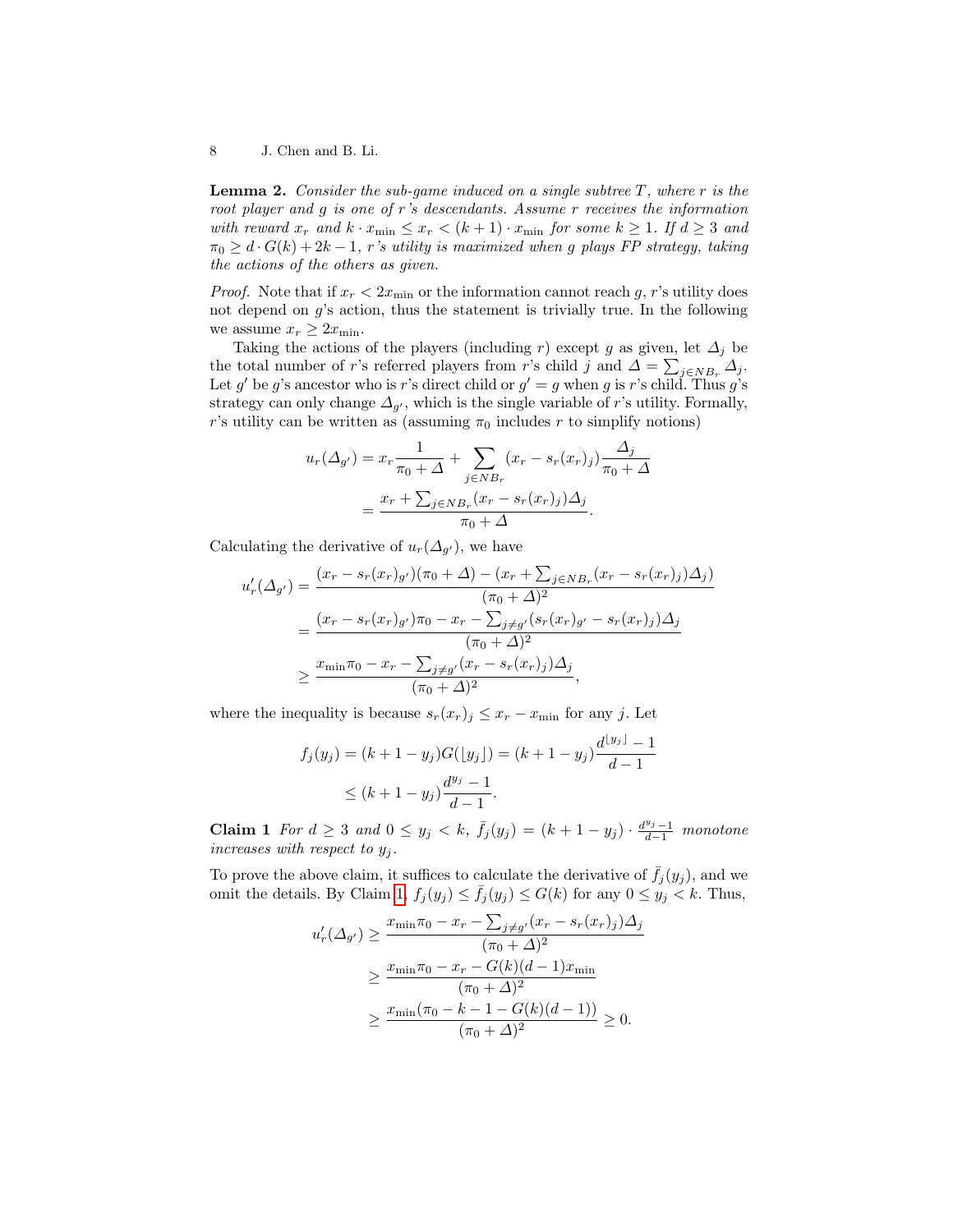The last inequality is because  $\pi_0 \geq dG(k) + 2k - 1$  and  $k \geq 2$ .

In conclusion, if  $g$  receives the information with remaining reward at least  $x_{\min}, u'_r(\Delta_{g'}) > 0$ , which means r's utility is maximized when g plays FP strategy, which finishes the proof.  $\Box$ 

Lemma [2](#page-6-2) implies that, if the information is known to a sufficiently large number of players, for an arbitrary player, her utility is maximized when all her descendants play FP strategies. Next we show that the other direction of Lemma [2](#page-6-2) also holds: for an arbitrary player, if the information is aware to a sufficiently large number of players and all her descendants play FP strategies, her utility is maximized when she plays FP strategy.

Fixing a tree  $T$ , let i be some player in depth j of  $T$ . Assume the remaining reward *i* has received is  $kx_{\min} \leq x_i < (k+1)x_{\min}$  for some  $0 \leq k \leq H-j-1$ , and all her descendants play FP strategies. Given any strategy  $s_i(x_i)$ , define

$$
s'_{i}(x_{i}) = \left( \lfloor \frac{s_{i}(x_{i})_{1}}{x_{\min}} \rfloor \cdot x_{\min}, \cdots, \lfloor \frac{s_{i}(x_{i})_{d}}{x_{\min}} \rfloor \cdot x_{\min} \right).
$$

Note that given her descendants playing FP strategies,  $s_i'(x_i)$  brings i utility at least as much as  $s_i(x_i)$  does. The set of all possible  $s'_i(x_i)$  is called *reasonable* strategies. Thus given all i's descendants playing  $FP$  strategies, to study i's best response, it suffices to consider reasonable strategies. For convenience, we use  $(d_0, d_1, \dots, d_k)$  to represent a reasonable strategy, where  $d_l \in [d]$  means i selects  $d_l$  children to propagate to next l depths by leaving  $(l-1)x_{\min}$  to these children, and  $d_0$  means i selects  $d_0$  children to not propagate. Thus  $\sum_{l=0}^{k} d_l = d$ . Note that it does not matter which  $d_l$  children are selected since all i's children are symmetric. In the following, we use  $u_i((d_0, d_1, \dots, d_k); x_i)$  to denote i's utility when she receives reward  $x_i$  and her action is  $(d_0, d_1, \dots, d_k)$ , given all other players adopting FP strategies.

<span id="page-8-0"></span>**Lemma 3.** Consider the sub-game on a single subtree  $T$ , where  $r$  is the root player. Assume r receives the information with reward  $x_r$  and  $k \cdot x_{\min} \leq x_r$  $(k + 1) \cdot x_{\min}$  for some  $k \ge 1$ . If  $d \ge 3$ ,  $\pi_0 \ge d \cdot G(k) + 2k - 1$ , and all r's descendants adopting FP strategies, for any reasonable strategy  $(d_0, d_1, \dots, d_k)$ , r's utility increases by moving a unit from  $0 \leq l \leq k$  to  $l + 1$ . Formally, if for some  $0 \leq l < k$  such that  $d_l > 0$ , then

$$
u_r((d_0, \cdots, d_l, \cdots, d_k); x_r) < u_r((d_0, \cdots, d_l-1, d_{l+1}+1, \cdots, d_k); x_r).
$$

Proof. To simplify our notions, we ignore the index r for the root player, and let x be the propagation reward that the root receives. When  $kx_{\min} \leq x$  $(k+1)x_{\min}$  and  $k \geq 1$ , the root is able to leave a proper reward to the players in depth 1 so that the information can be reached to at most depth  $k$ . When it is convenient, we write  $x = (k + \epsilon)x_{\min}$  and  $0 \leq \epsilon < 1$ . Given any strategy  $(d_0, \dots, d_k)$  such that  $\sum_{j=0}^k d_j = d$  and  $d_i > 0$  for some  $0 \le i < k$ , we compare  $u((d_0, \dots, d_l, \dots, d_k); x)$  and  $u((d_0, \dots, d_l-1, d_{l+1}+1, \dots, d_k); x)$ .

If  $l = 0$ , Lemma [3](#page-8-0) degenerates to Lemma [1](#page-6-1) restricted to trees, which is trivially true. Thus in the following, we assume  $l \geq 1$ .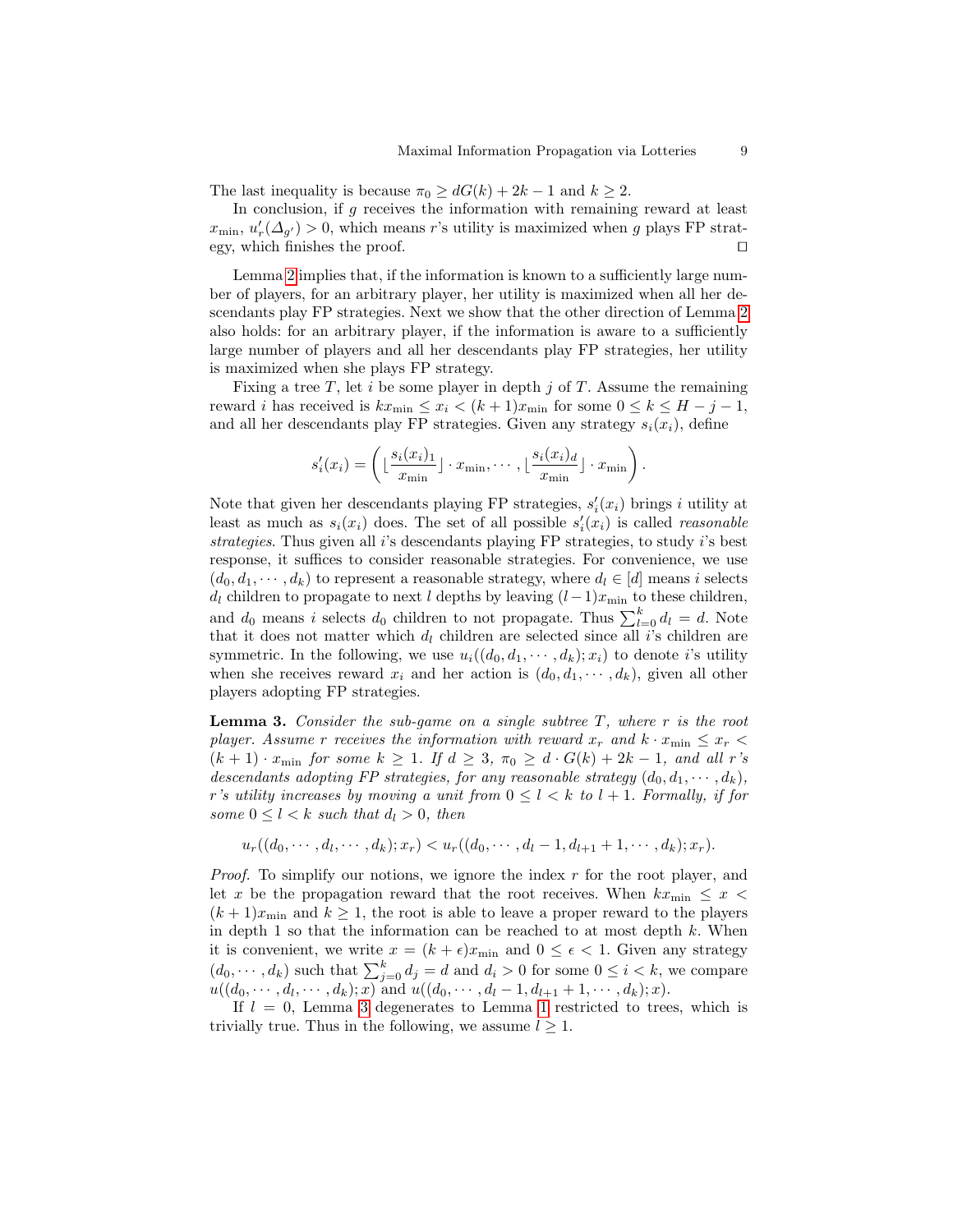If  $x_{\min} \leq x < 2x_{\min}$ , the remaining reward a player in depth 1 receives is always smaller than  $x_{\min}$ ; that is there is no way the information can reach depth 2. Let  $1 < d_0 \leq d$  and  $d_1 = d - d_0.$  It is not hard to check that by notifying one more player,

$$
u((d_0, d_1); x) = \frac{(d_1+1)x}{\pi_0+1+d_1} < \frac{(d_1+2)x}{\pi_0+1+d_1+1} = u((d_0-1, d_1+1); x),
$$

where the inequality is because  $\pi_0 \geq F(1) > 2$ .

Next we assume  $k\geq 2.$  Denote

$$
Q = x + \sum_{j=1}^{k} d_j G(j)(x - (j-1)x_{\min}),
$$

and

$$
W = \pi_0 + 1 + \sum_{j=1}^{k} d_j G(j).
$$

Thus the utility for  $(d_0, \dots, d_l, \dots, d_k)$  is

$$
U=u((d_1,\cdots,d_k);x)=\frac{Q}{W},
$$

and the utility for  $(d_0, \dots, d_l - 1, d_{l+1} + 1, \dots, d_k)$  is

$$
U' = u((d_0, \dots, d_l - 1, d_{l+1} + 1, \dots, d_k); x)
$$
  
= 
$$
\frac{Q + G(i+1)(x - ix_{\min}) - G(i)(x - (i-1)x_{\min}))}{W + G(i+1) - G(i)}
$$
  
= 
$$
\frac{Q + xd^i - x_{\min}(iG(i+1) - (i-1)G(i))}{W + d^i}.
$$

To show  $U' > U$ , it equivalent to show

$$
\frac{xd^{i}-x_{\min}(iG(i+1)-(i-1)G(i))}{d^{i}} > \frac{Q}{W},
$$

or

$$
W\left(xd^{i}-x_{\min}\left(iG(i+1)-(i-1)G(i)\right)\right) > d^{i}Q.
$$

Note that

$$
W\left(xd^{i} - x_{\min}(iG(i+1) - (i-1)G(i))\right)
$$
  
= 
$$
W\left(xd^{i} - x_{\min}(G(i+1) - (i-1)d^{i})\right)
$$
  
> 
$$
W\left(kx_{\min}d^{i} - x_{\min}\left(\frac{d^{i+1}}{d-1} - (i-1)d^{i}\right)\right)
$$
  
= 
$$
Wx_{\min}d^{i}\left(k + \epsilon - \frac{d}{d-1} - (i-1)\right)
$$
  

$$
\geq (\frac{1}{2} + \epsilon)Wx_{\min}d^{i},
$$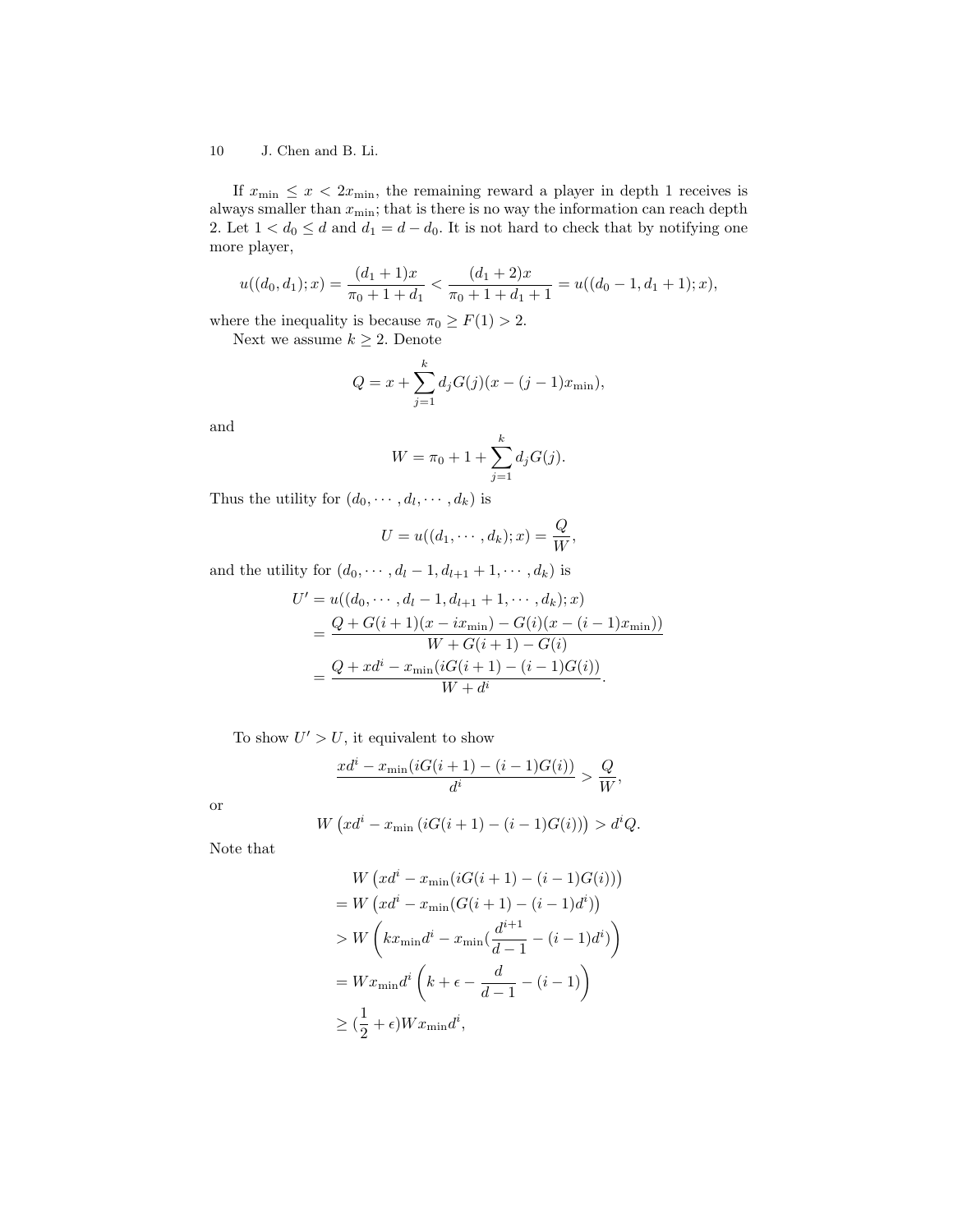where the first inequality is because  $x = (k + \epsilon)x_{\min}$  and

$$
G(i + 1) = \sum_{j=0}^{i+1} d^j = \frac{d^{i+1} - 1}{d - 1} < \frac{d^{i+1}}{d - 1};
$$

the second inequality is because  $k \geq i+1$  and  $d \geq 3$ . Thus to show Theorem [3,](#page-8-0) it suffices to show  $(1 + 2\epsilon)Wx_{\min} > 2Q$ .

<span id="page-10-0"></span>Claim 2  $(1+2\epsilon)Wx_{\min} > 2Q$ .

To prove Claim [2,](#page-10-0) we note that

$$
(1+2\epsilon)W - \frac{2Q}{x_{\min}}
$$
  
=  $(1+2\epsilon)\left(\pi_0 + 1 + \sum_{j=1}^k d_j G(j)\right) - 2\left(k + \epsilon + \sum_{j=1}^k d_j G(j)(k + \epsilon - j + 1)\right)$   
 $\ge \pi_0 - 2k + 1 - \sum_{i=1}^k d_i G(i)(2k - 2i + 1)$   
 $\ge \pi_0 + 1 - 2k - dG(k) \ge 0.$ 

The first equation is because  $x = (k+\epsilon)x_{\text{min}}$ ; the first inequality is because  $\epsilon \geq 0$ ; the second inequality is because the following Claim [3;](#page-10-1) and the last inequality is because  $\pi_0 \geq dG(k) + 2k - 1$ .

<span id="page-10-1"></span>**Claim 3** 
$$
\sum_{i=1}^{k} d_i G(i) (2k - 2i + 1) < dG(k)
$$
.

We prove Claim [3](#page-10-1) in the appendix.  $\Box$ 

Lemma [3](#page-8-0) is essentially a generalization of Lemma [1](#page-6-1) to tree structures, which means if the information is already known to a sufficiently large number of players, it is always beneficial for a player to make the information reach players in one deeper level. By induction, we have the following corollary.

<span id="page-10-2"></span>**Corollary 1.** Consider the sub-game on a single subtree  $T$ , where  $r$  is the root player. Assume r receives the information with reward  $x_r$  and  $k \cdot x_{\min} \leq x_r$  $(k+1) \cdot x_{\min}$  for some  $k \geq 1$ . If  $d \geq 3$ ,  $\pi_0 \geq dG(k)+2k-1$ , and all r's descendants adopt FP strategies, r's (unique) best strategy is  $((k-1) \cdot x_{\min}, \cdots, (k-1) \cdot x_{\min}).$ 

Note that Lemmas [2,](#page-6-2) [3](#page-8-0) and Corollary [1](#page-10-2) do not only hold for the root players, but also for any player in a subtree T.

#### 3.2 Main Results

Given Lemma [2](#page-6-2) and Corollary [1,](#page-10-2) it is not hard to verify that FP strategy profile s<sup>\*</sup> is a Nash equilibrium, as for each fixed tree, the information is known to the other  $f - 1$  trees, and thus the number of aware players is at least

$$
(f-1)G(H+1) \ge (d-1)G(H+1) \ge (d+1)G(H).
$$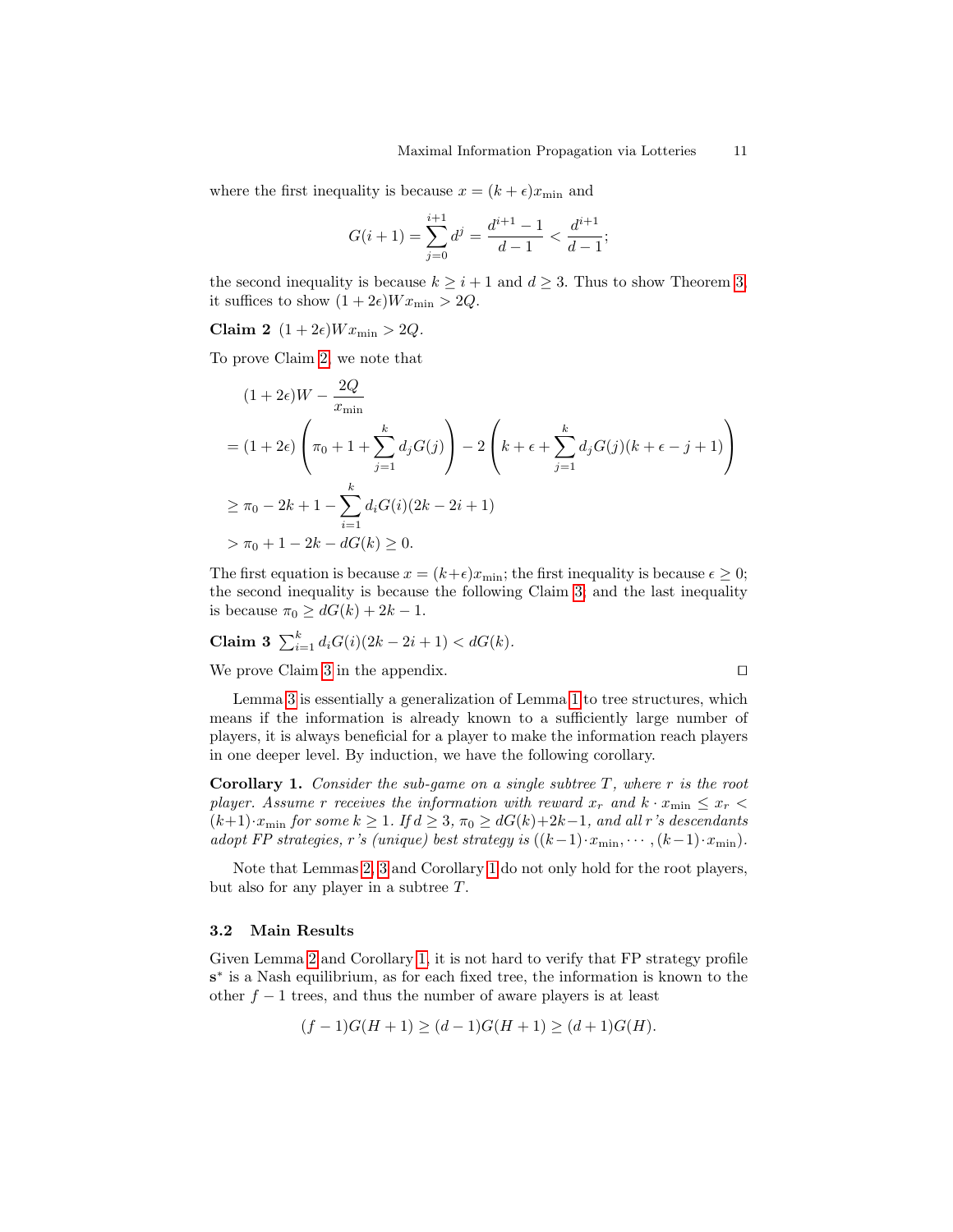However,  $s^*$  is not the unique Nash equilibrium. Consider the following strategy profile. Denote by 0 the root player of an arbitrary subtree T and by  $1, \dots, d$ her children. Consider the strategy profile  $s'$ : for all  $x \geq x_{\min}$ ,  $s_0(x) = (0, \dots, 0)$ and  $s_i(x) = (\perp, \cdots, \perp)$  for all  $i \in \{1, \cdots, d\}$ ; all the other players in T and all players not in  $T$  play arbitrary strategies. That is by notifying the players in depth 1, the root 0 withholds the complete reward no matter how much the initial reward is, and the players in depth 1 do not propagate the information at all no matter how much reward the root player leaves for them. Next, we claim strategy profile s' is a Nash equilibrium and for simplicity, we assume  $d \geq 4$ . First, for each player not in tree T, as there are at least  $f - 2$  other trees play FP,  $\pi_0$  ≥  $(f - 2)G(H + 1) > dG(k) + 2k - 1$  for any  $k \ge 0$ . By Corollary [1,](#page-10-2) the best response of them is FP, thus all these players will not deviate. Second, the root player 0 does not deviate, as all her children do not propagate the information and her best strategy is to withhold all the reward; Finally, no player in  $\{1, \dots, d\}$  deviates, as the remaining reward for the information is 0. We can observe that in  $s'$ , all  $\{0, 1, \dots, d\}$  played "bad" strategies. By deviating to FP strategies simultaneously, all of them can improve their utilities, which means  $s^*$  is more stable equilibrium than  $s'$ .

We next define *connected coalition-proof Nash equilibria on graphs*, which are stronger than an arbitrary Nash equilibrium. Let  $\Gamma = (N, S, u)$  be any game with *n* players, and for any  $C \subseteq N$ , denote  $\mathbf{S}_C = \times_{i \in C} S_i$ . Let  $G = (N, E)$  be a graph defined on players with  $(i, j) \in E$  meaning players i and j can communicate with each other directly. A Nash equilibrium  $s \in S$  is called *connected coalition-proof* on G if there is no coalition  $C \subseteq N$  with the induced subgraph of C on G being connected such that by deviating to  $\mathbf{s}'_C$ ,  $u_i(\mathbf{s}'_C, \mathbf{s}_{N\setminus C}) \geq u_i(\mathbf{s})$  for any  $i \in C$ and there is one  $j \in C$  such that  $u_j(s'_C, s_{N\setminus C}) > u_j(s)$ . It is easy to see that any strong Nash equilibrium is connected coalition-proof on a complete graph and any Nash equilibrium is connected coalition-proof on an empty graph. As pointed out by Myerson in [\[22\]](#page-20-5), the requirement of connected coalition-proof is practical as the players in any deviating coalition should be able to communicate.

# <span id="page-11-0"></span>**Theorem 1.** For  $f \geq d \geq 3$ , full propagation strategy profile  $s^*$  is a connected coalition-proof Nash equilibrium on G.

*Proof.* For any coalition  $C \subseteq N$ , denote by  $\mathcal{G}(C)$  the induced subgraph of C in G. We first observe that  $\mathcal{G}(C)$  being connected implies  $\mathcal{G}(C)$  being a subtree in some T. Then to prove the theorem, it suffices to show for any deviation  $\mathbf{s}'_C$  from  $\mathbf{s}_{C}^{*}$ , there is at least one player whose utility is smaller than the case when all of them play FP. Let r be the root of  $\mathcal{G}(C)$ . Without loss of generality, we reorder the players in  $C \setminus \{r\}$  by  $\{1, 2, \dots, c\}$  where  $c = |C \setminus \{r\}|$ .

Given the other players not in  $T$  play FP strategies, the information will be known to at least  $\pi_0$  players, and when  $d \geq 3$ , by Equation [2,](#page-6-3)

$$
\pi_0 \ge (f - 1)G(H + 1) > dG(H) + 2H - 1.
$$

If r is in depth  $H-1$ , all players in  $C \setminus \{r\}$  are dummy, whose actions do not affect r's utility. Thus by Lemma [1,](#page-6-1) any deviation from  $\mathbf{s}_{C}^{*}$  will strictly decreases r's utility. In the following, we assume r is above depth  $H - 1$ .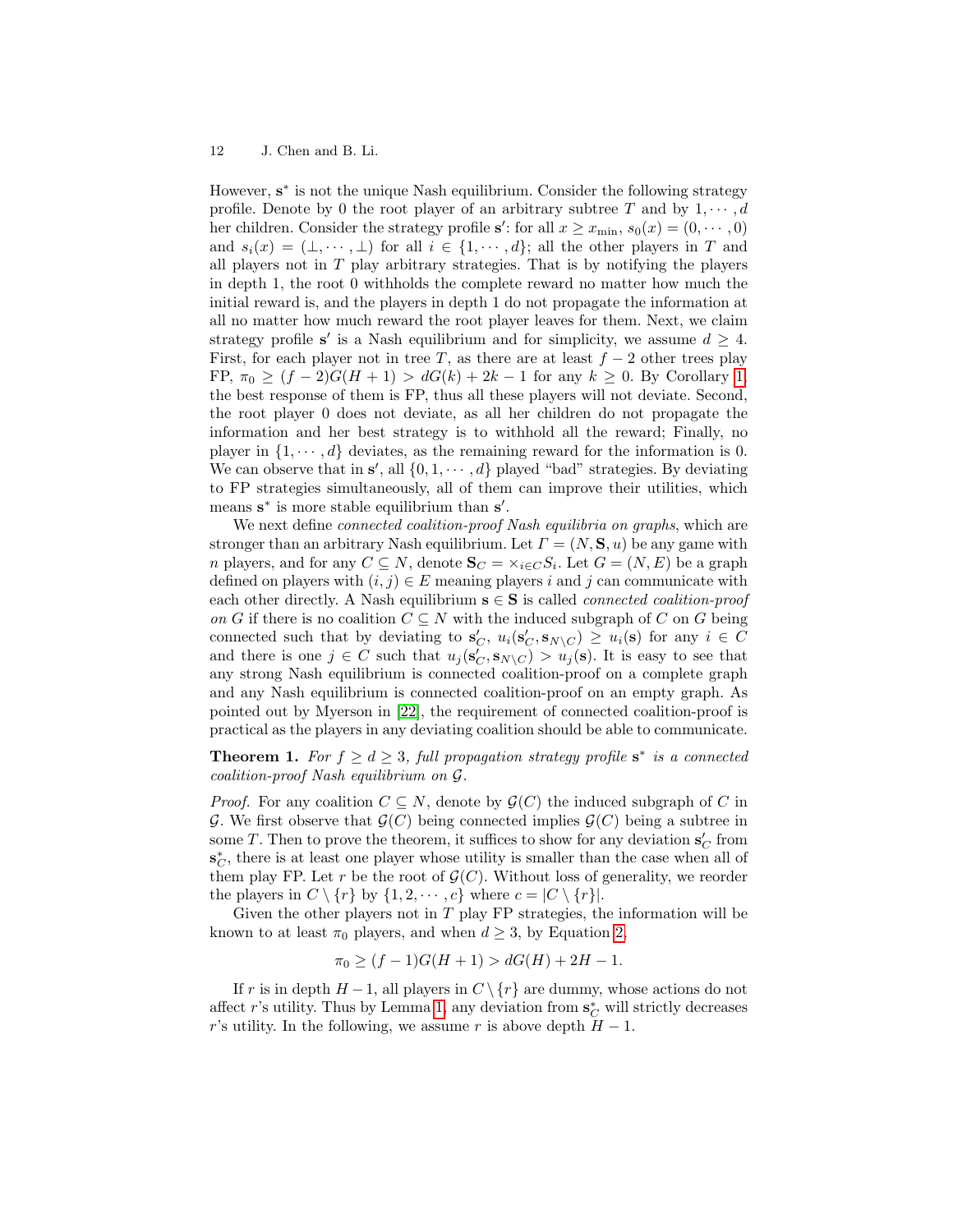Since  $\pi_0 \geq dG(H) + 2H - 1$ , by Lemma [2,](#page-6-2)

$$
u_r(\mathbf{s}'_C, \mathbf{s}^*_{N \setminus C}) \leq u_r(\mathbf{s}'_{C \setminus \{1\}}, \mathbf{s}^*_{\{1\} \cup (N \setminus C)}).
$$

That is by changing player 1's strategy to FP, r's utility can only increase. We continue this procedure for player  $i = 2, \dots, c$  by changing her strategy from  $s_i$ to  $s_i^*$ , and we have

$$
u_r(\mathbf{s}'_{\{r,i,\cdots,c\}}, \mathbf{s}^*_{\{1,\cdots,i-1\}\cup N\setminus C})\leq u_r(\mathbf{s}'_{\{r,i+1,\cdots,c\}}, \mathbf{s}^*_{\{1,\cdots,i\}\cup N\setminus C}).
$$

Eventually, we obtain

$$
u_r(\mathbf{s}'_C, \mathbf{s}^*_{N\setminus C}) \leq u_r(\mathbf{s}'_r, \mathbf{s}^*_{N\setminus\{r\}}).
$$

By Corollary [1,](#page-10-2) when all  $i$ 's descendants play FP strategies,

$$
u_r(\mathbf{s}'_r, \mathbf{s}^*_{N\setminus\{r\}}) < u_r(\mathbf{s}^*).
$$

Thus,  $u_r(\mathbf{s}'_C, \mathbf{s}^*_{N \setminus C}) < u_r(\mathbf{s}^*)$ , which finishes the proof.

By Theorem [1,](#page-11-0) we have shown that  $s^*$  is more stable than an ordinary Nash equilibrium. But  $s^*$  is not a strong Nash equilibrium, because all the  $f$  root players can form a deviating coalition such that none of them propagates the information, which brings each root player utility  $\frac{1}{f}$ . However, as we have seen in the introduction, no propagation of these  $f$  players is not an equilibrium.

Next we show that  $s^*$  survives in any possible order of elimination of dominated strategies, and uniquely survives in an almost monotonic order of elimination of dominated strategies, which surpasses the result in [\[3\]](#page-20-1). We call an elimination order monotonic if for any player i and any two eliminated strategies  $s_i$  and  $s'_i$ ,  $\min_j s_i(x_i^*)_j < \min_j s'_i(x_i^*)_j$  implies that  $s_i$  is not eliminated after  $s_i'$ , where  $x_i^*$  is the minimum  $x_i$  such that  $\min_j s_i(x_i)_j \neq \min_j s_i'(x_i)_j$ . Assume  $\perp$  < 0. We call an elimination order *almost monotonic* if the condition is relaxed to  $s_i(x_i^*)_{j^*} < s'_i(x_i^*)_{j^*} + x_{\text{min}}$  implying  $s_i$  is not eliminated after  $s'_j$ .

<span id="page-12-0"></span>**Theorem 2.** For  $f > d \geq 3$ ,  $s^*$  survives in any possible order of elimination of dominated strategies. Moreover,  $s^*$  is the unique Nash equilibrium survives in an almost monotonic order of elimination of dominated strategies.

Theorem [2](#page-12-0) is proved in the appendix. Note that all our results in this section hold as long as each player has at least d children, where  $d \geq 3$ . Actually, similar results also hold for the case of  $d = 1, 2$ , but the players may withhold multiples of  $x_{\min}$ .

Remark. Theorem [2](#page-12-0) is similar to the result in [\[3\]](#page-20-1). They designed a hybrid rewarding scheme, which combines two nearly-uniform algorithms, that is Sybil-proof. Each player in a nearly-uniform algorithm A nearly-uniform algorithm specifies a maximal length H of rewarding path and rewards winning player in a chain of length h a reward of  $1 + \beta \cdot (H - h + 1)$ . All the players between the sender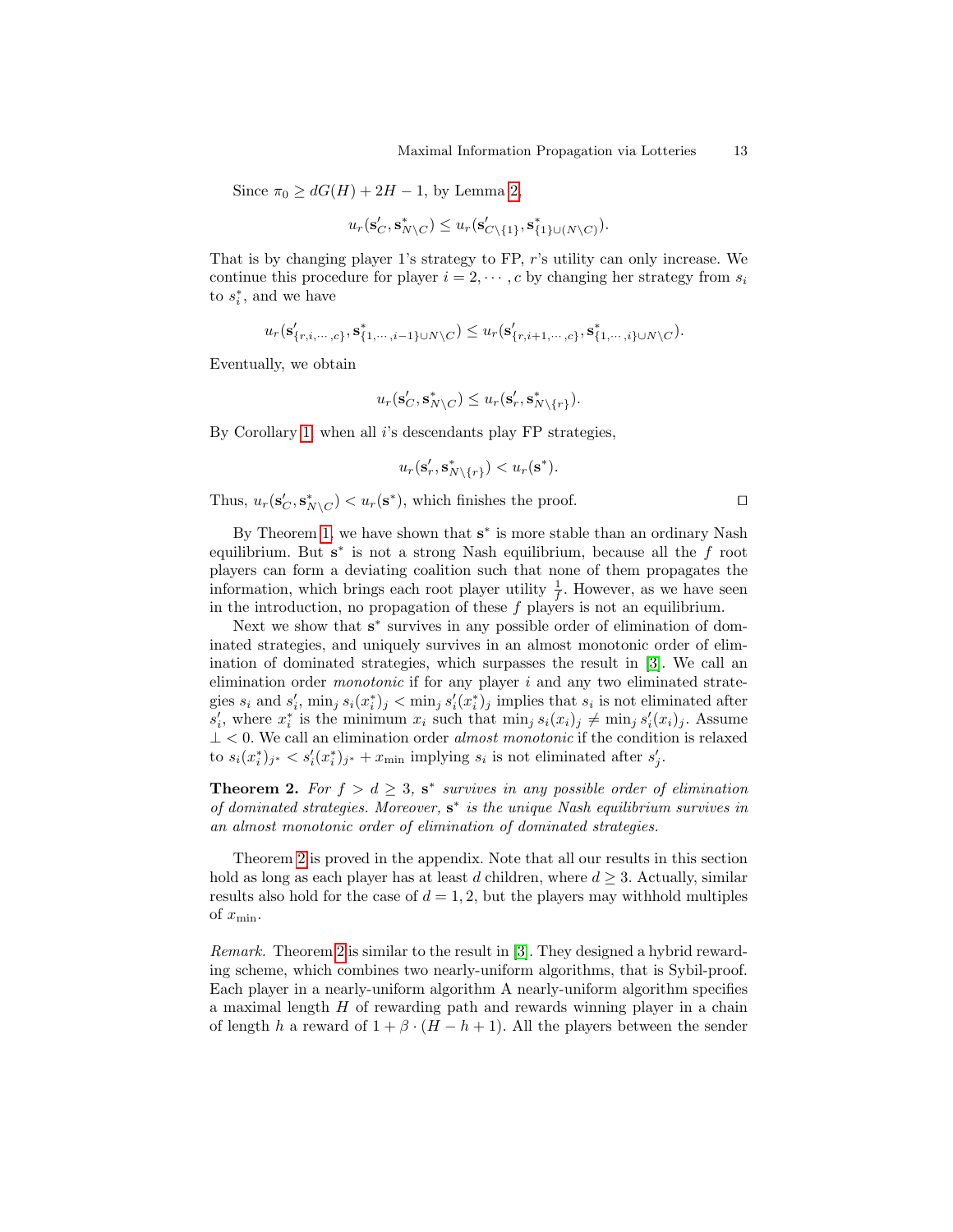and the winner are rewarded  $\beta$ . Though  $\beta$  plays a similar role with our  $x_{\min}$ , there are several differences. One of the main differences is that, by the design of the free market, the players can arbitrarily decide her own charge as long as the charge is at least of  $x_{\min}$ , which is not restricted to be integer multiples of  $x_{\min}$ (i.e., Sybil copies). A second difference is that we do not combine two different schemes. The advantage of the free market design is that the system does not need to (carefully) specify who gets how much, and the players themselves are already motivated to maximally propagate the information, which is also the main take-home message of the current paper.

## 4 A Class of Non-tree Networks

In this section, we investigate the extent to which our results for trees can be extended to general networks. In a non-tree network, a player may get the information from multiple neighbours and she will claim the one who leaves the highest reward to her, where tie is broken arbitrarily but consistently. Again let  $\mathcal{G} = (V, E)$  be an arbitrary network and  $s \in V$  be the initial sender. We first introduce the notions of *good friends* and *best friends*. For two players i and j, i is j's best friend if (1) i and j are connected, and (2) every shortest path from sender s to j passes i. If i is j's best friend, then j is called i's good friend. Note that each player can have at most one best friend but multiple good friends. For example, in Fig [2\(](#page-13-0)a), a, b, and d are the best friends of c, e, and q, respectively. However,  $d$  and  $f$  do not have any best friend as each of them has two disjoint shortest paths to s. Let  $\mathcal{T} = (V, E')$  be the subgraph of  $\mathcal{G}$ , where  $E' \subseteq E$  and  $(i, j) \in E'$  if i is j's good or best friend. Note that  $\mathcal T$  is a spanning forest of  $\mathcal G$ , and the root of each tree is either s or a player who does not have best friend. As an example, the solid lines in Fig  $2(a)$  form a *good-friendship* graph.



<span id="page-13-0"></span>Fig. 2. Illustration of Good-Friendship Graph and Information Propagation Tree.

Next we prove that if every player has at least three good friends, then full propagation is a Nash equilibrium. Moreover, this equilibrium is robust to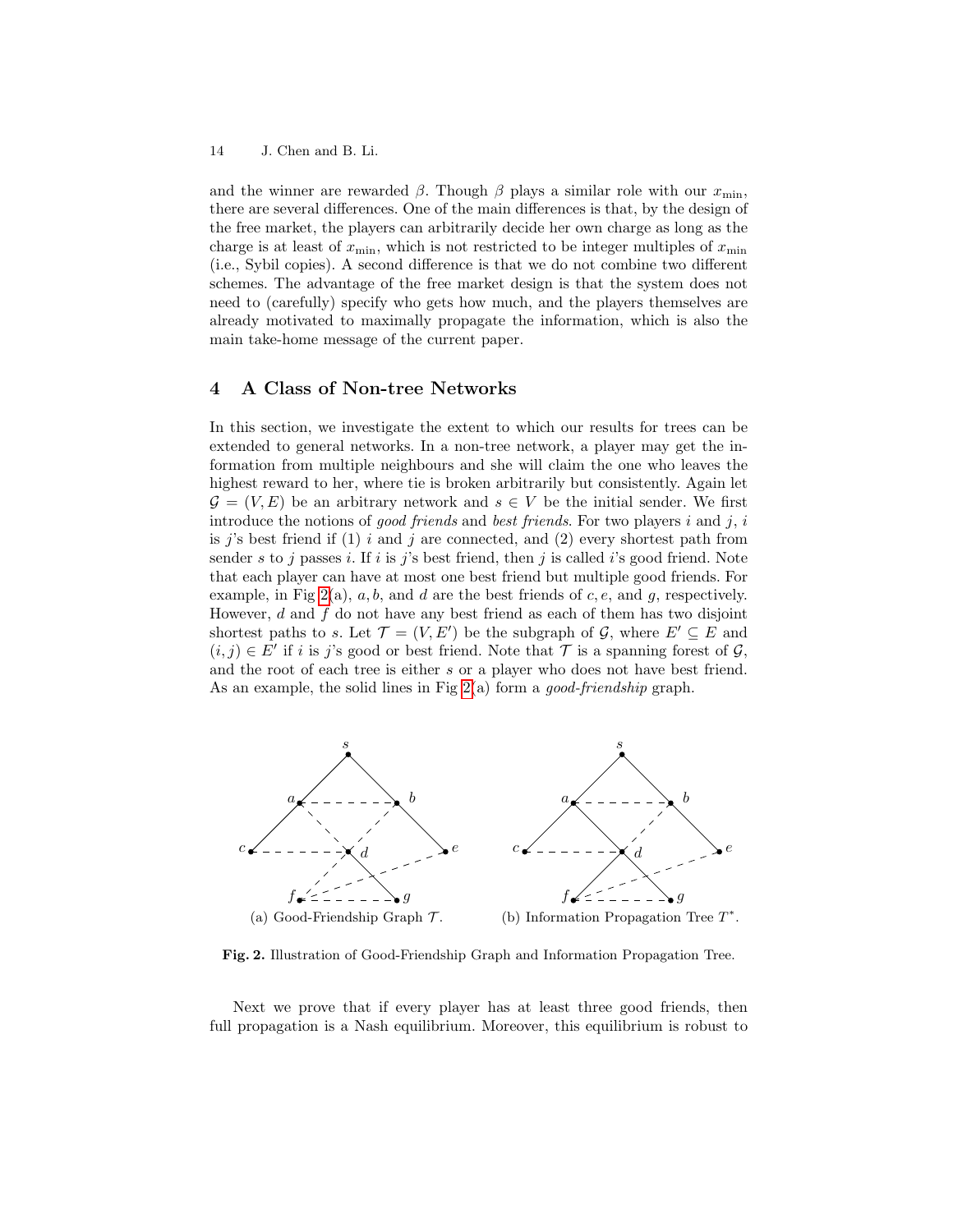collective deviations of good friends. Note that the case of d-ary tree with  $d \geq 3$ in Section [3](#page-6-0) is a special case of this situation where  $\mathcal{G} = \mathcal{T}$ .

<span id="page-14-0"></span>**Theorem 3.** If every player has at least 3 good friends, then FP strategies  $s^*$ is a Nash equilibrium. Moreover, it is connected coalition-proof on  $\mathcal{T}$ .

*Proof.* If every player has at least 3 good friends, then every node in  $\mathcal T$  has at least 3 children in its corresponding tree. Let  $T^*$  be the corresponding information propagation tree under  $s^*$ , where i is connected to j if j claims i as the ancestor. Essentially,  $T^*$  connects all the trees in  $\mathcal T$  as shown in Fig [2\(](#page-13-0)b). We first prove  $s^*$  is a Nash equilibrium. Suppose, for the sake of contradiction, some player  $i$  wants to deviate from  $s^*$ . We partition  $i$ 's neighbours into two sets  $S_1$  and  $S_2$ , where  $S_1$  contains the players whose distance to s is at most  $i$ 's distance to s, and  $S_2$  contains the players whose distance to s is longer than i's distance to s. Note that player i's action does not affect players in  $S_1$  and their descendants in  $T^*$ . We further partition  $S_2$  into  $S_{21}$  and  $S_{22}$ , where  $S_{21}$ contains all *i*'s good friends and  $S_{22} = S_2 \setminus S_{21}$ . If *i* does not fully propagate to players in  $S_{22}$ , i loses all the referring utility from  $S_{22}$  because they can still be informed via other paths, which decreases i's utility. By the condition of the lemma,  $|S_{21}| \geq 3$ , and only players in  $S_{21}$  are connected with i in  $\mathcal{T}$ . Moreover, under  $s^*$ , *i* will be claimed as the ancestor with higher priority by all her descendants in  $\mathcal T$ . Then our problem degenerates to the case of trees in the previous section, and by Lemma [3,](#page-8-0) i's utility is maximized by FP, which means  $s^*$  is a Nash equilibrium. Moreover, the reason why  $s^*$  is connected coalition-proof on  $\mathcal T$  is in the same with Theorem [1:](#page-11-0) Any connected subgraph in  $\mathcal T$  forms a subtree with a root player *i*, whose utility decreases by deviating from  $s^*$ .  $\Box$ 

Here we note that  $s^*$  may not be connected coalition-proof on the original network  $\mathcal G$ . To see this, if all senders' direct neighbours are connected with each other, they can form a connected coalition and do not propagate the information to others, which brings each of them higher utility than full propagation.

## <span id="page-14-1"></span>5 Experiments

Finally, we conduct experiments to confirm the validity of the free market design in random networks. We first introduce the parameters in our experiments. Given a parameter d, there are n players and each player is randomly connected to  $\frac{d}{2}$ other players, so that the expected degree of each player is d. We study the utility of a fixed player and the sender is randomly selected from the other players. Fix all other players' strategies to be full propagation. Set the initial reward to 1 and  $x_{\min} = \frac{1}{H}$ . In each experiment, we randomly generate K networks. For simplicity, we only consider the strategies that withhold integral multiples of  $x_{\min}$ , and calculate the expected utility of the studied player for each strategy.

In Fig [3,](#page-15-0) we set  $n = 1000$  and  $H = 6$ . For each  $d = 6/10/14$ , we randomly construct  $K = 100$  networks. We observe that full propagation (by withholding  $x_{\text{min}}$ ) brings a significantly higher utility on average than the other strategies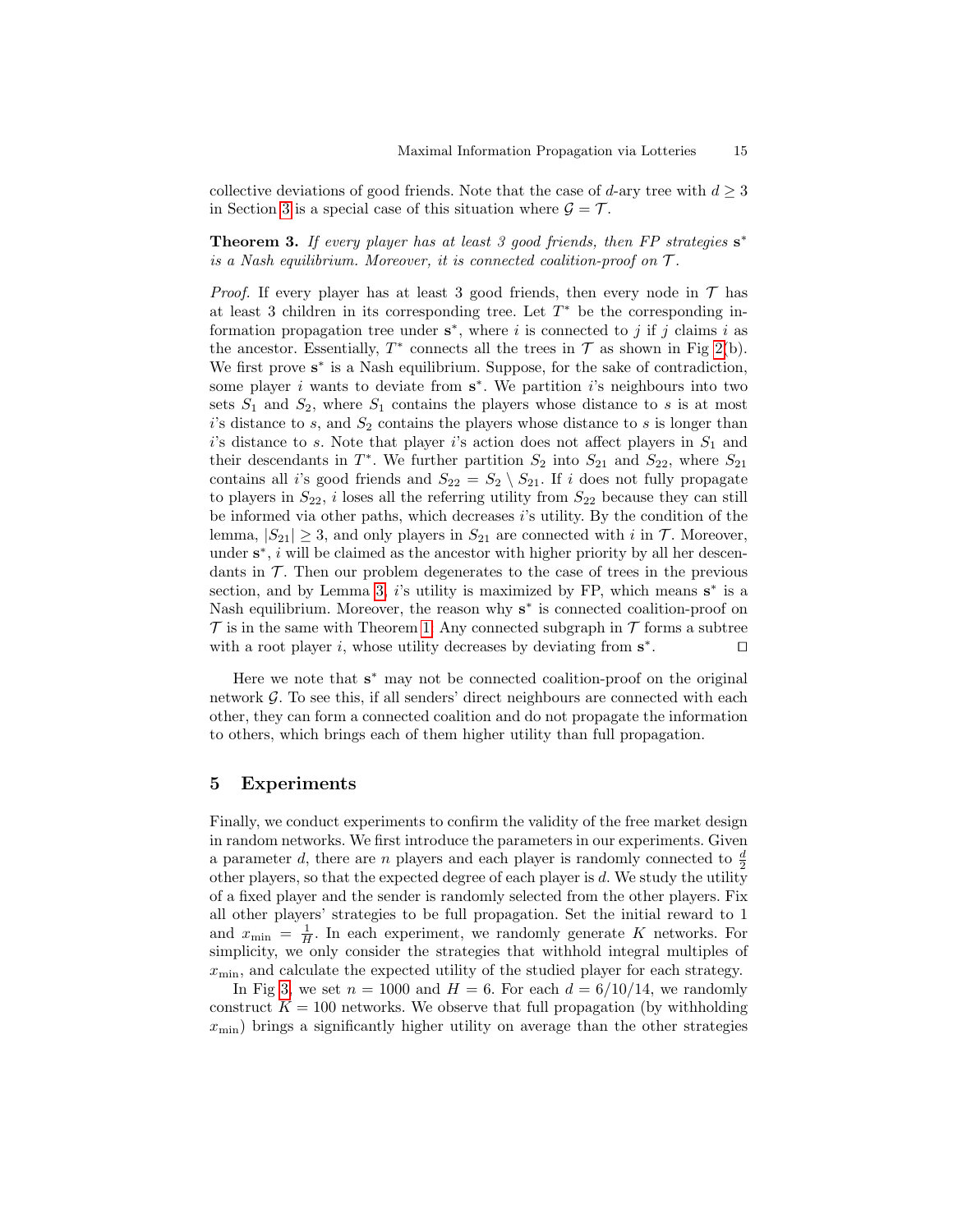16 J. Chen and B. Li.



<span id="page-15-0"></span>Fig. 3. When all players have the same expected degree.

(by withholding  $kx_{\min}$  for  $k > 1$ ). Then we revise the experiments by making the studied player more powerful or less powerful than the others, where a powerful player has higher degree than the others and a powerless player has lower degree than the others. In Fig [4,](#page-15-1) the degree for the powerful player is set to  $2d$  and for the powerless player it is set to be  $\frac{d}{2}$ . Similarly, we observe that in both cases, full propagation brings significantly higher utility than the other strategies.



<span id="page-15-1"></span>Fig. 4. When the player is powerful or powerless.

Note that full propagation is not always optimal. If a player  $i$  exclusively controls some players (i.e., the sender's information can only be reached to them via  $i$ ) and these players form a complete graph, the optimal local strategy for  $i$  is to leave 0 to all of them instead of full propagation. Thus, if the network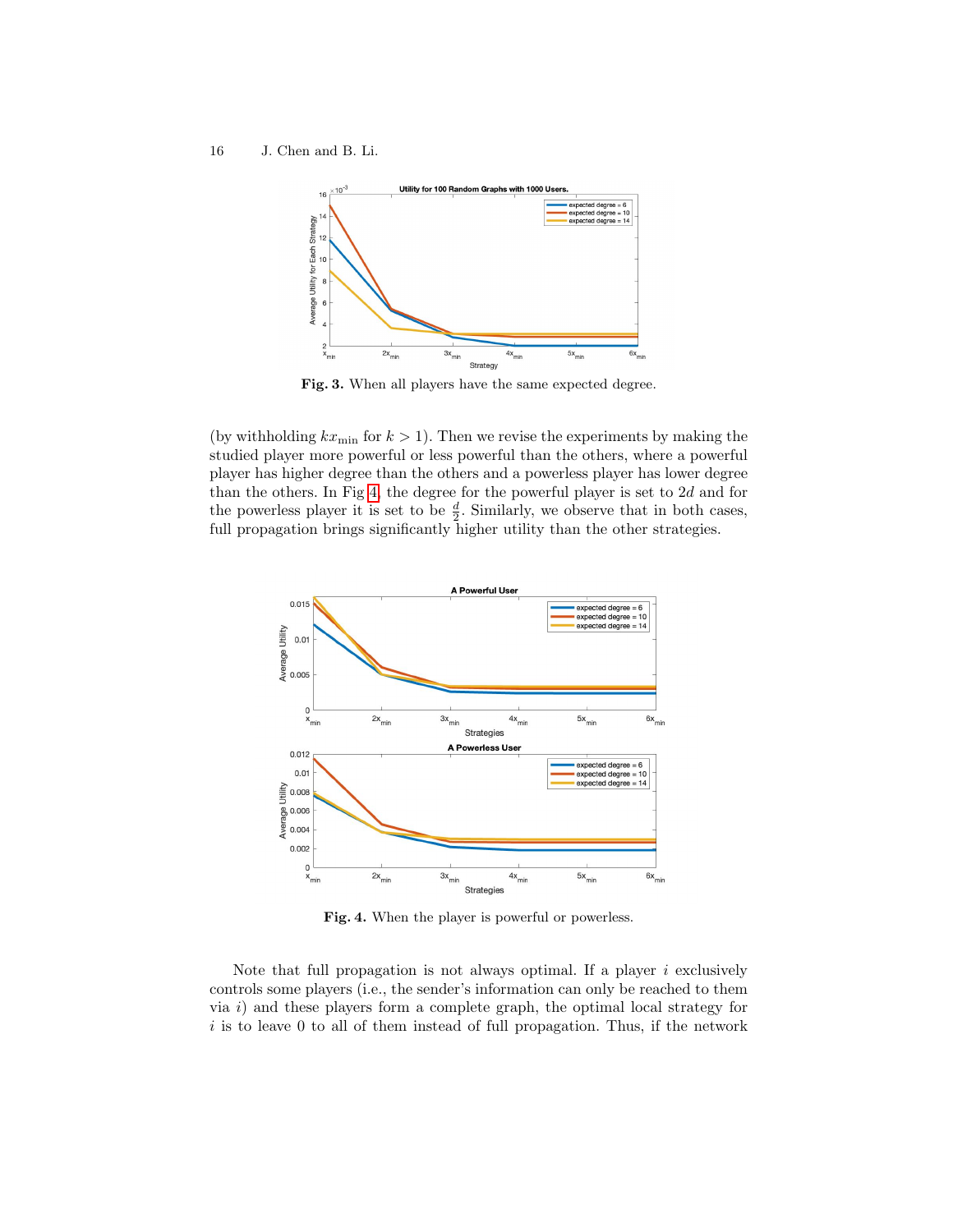structure is known to players, the players can compute their optimal propagating strategies, which may not be full propagation. However, such "bad" networks barely happen in random networks and never happen in reality. To further avoid security threats, such as in a blockchain protocol, the players can be randomly re-connected periodically so that it is not beneficial for players to spend effort on learning network structures any more.

## 6 Conclusion and Future Directions

In this work, we design a free market with lotteries to incentivize players to maximally propagate information to their friends. For trees and a large class of non-tree networks, we prove that full propagation is robust against connected coalitions of players. Particularly, full propagation in tree networks uniquely survives in an interval-based monotone iterative elimination of dominated strategies. For future directions, from a theoretical perspective, it is intriguing to analyze players' behaviours in the free market within arbitrary or random networks and consider non-uniform lotteries. For example, if the property of every node having 3 good friends holds for certain random graphs, then Theorem [3](#page-14-0) holds for such graphs as well. In addition, in the current market only the final winner and the players on the propagation path reaching her get rewarded. It would be interesting to see if there is a way to select and reward more than one winners and corresponding propagation paths. In a blockchain, this could correspond to multiple block proposers whose blocks are not eventually finalized, and may help reducing the players' risk, so as to encourage more to participate in a risk-avert model. Moreover, it is interesting and challenging to design new reward schemes to incentivize information propagation in more complex networks. Finally, from a practical perspective, experiments on synthetic and real-world data for complex networks may reveal important insights on the behavior of a free market in such networks, further enabling market design for them.

# Appendix

# A Missing Proofs

#### A.1 Proof of Lemma [1](#page-6-1)

**Lemma [1](#page-6-1)** (restated). For any player i, let  $s_{-i}$  be  $-i$ 's strategy profile such that the remaining reward  $x_i$  to i is at least  $x_{\min}$ . Let  $s_i(x_i) = (z_1, \dots, z_j, \dots, z_{|NB_i|})$ be a strategy with  $z_j = \perp$  for some j and  $s'_i(x_i) = (z_1, \dots, z'_j, \dots, z_{|NB_i|})$  be a new strategy by changing j's action from  $\perp$  to 0. Then  $u_i(s_i, \mathbf{s}_{-i}) < u_i(s_i', \mathbf{s}_{-i}).$ 

*Proof.* We first consider player i's utility under strategy profile  $(s_i, \mathbf{s}_{-i})$ . For  $l \in [N B_i]$ , let  $\Delta_l \geq 0$  be the number of players i successfully refers through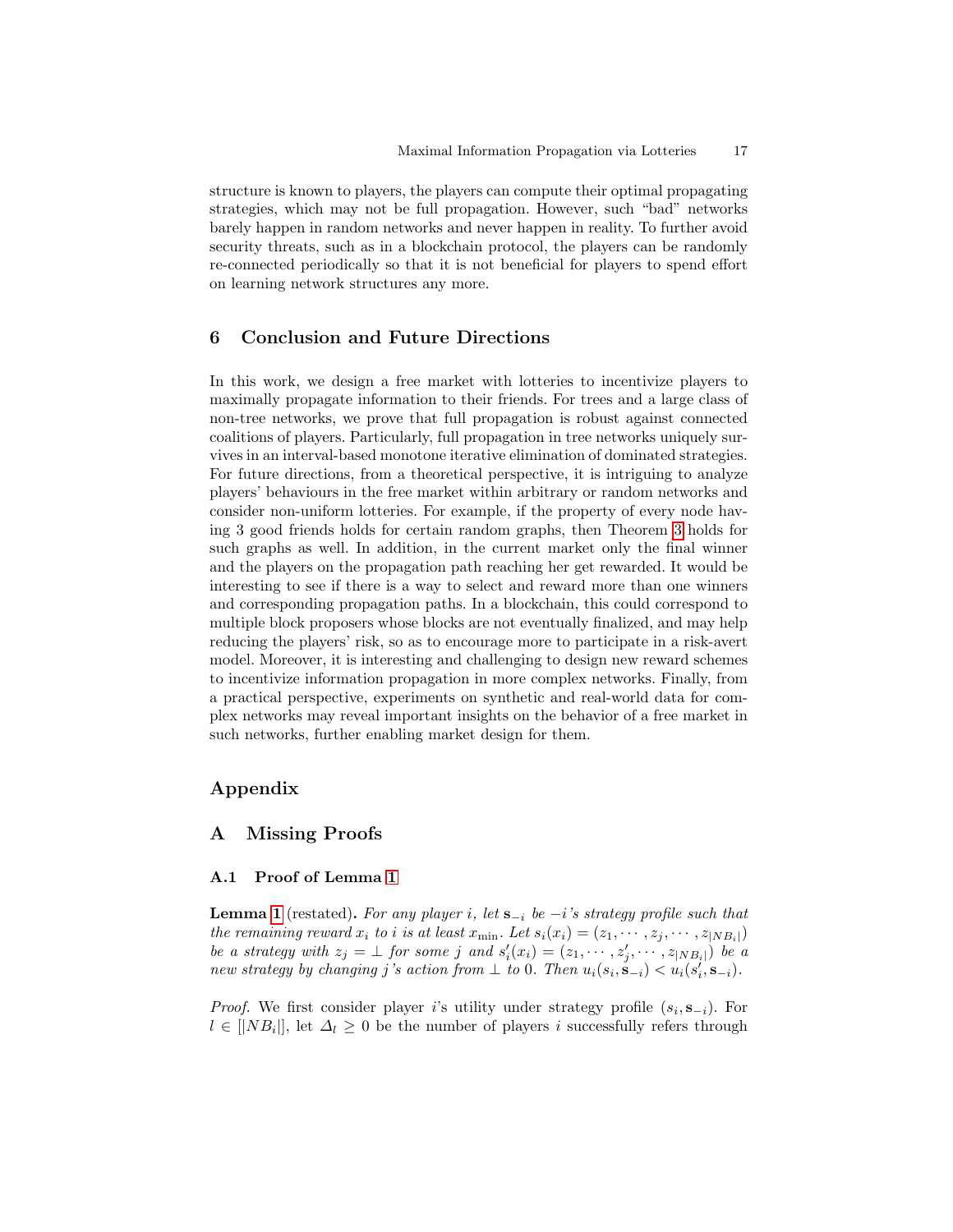neighbour l and  $\pi_0$  be the total number of players who are aware of the information. Then  $i$ 's utility is

$$
u_i(s_i, \mathbf{s}_{-i}) = \frac{x_i + \sum_{z_l \neq \perp} (x_i - z_l) \Delta_l}{\pi_0}
$$

.

Now consider *i*'s utility under strategy profile  $(s'_i, \mathbf{s}_{-i})$ . By changing  $z_j = \perp$ to  $z_j = 0$ , j may or may not claim i as her ancestor. If not, it means that j is already aware of the information, but someone else leaves a higher utility for her, thus *i*'s utility does not change, i.e.,  $u_i(s'_i, \mathbf{s}_{-i}) = u_i(s_i, \mathbf{s}_{-i}).$ 

If j claims i as her ancestor, there are two cases: (1) j is already aware of the information, but  $i$  is on the shortest path or the tie breaking rule is in favour of j, thus  $s_i'$  does not increase  $\pi_0$ ; (2) j is not aware of the information, thus  $s_i'$ increase  $\pi_0$  by 1. In any case, *i*'s utility is at least

$$
u_i(s'_i, \mathbf{s}_{-i}) = \frac{2x_i + \sum_{z_l \neq \perp} (x_i - z_l)\Delta_l}{\pi_0 + 1}.
$$

To show  $u_i(s'_i, \mathbf{s}_{-i}) \geq u_i(s_i, \mathbf{s}_{-i})$ , it suffices to see the following inequalities.

$$
\frac{2x_i + \sum_{z_l \neq \perp} (x_i - z_l)\Delta_l}{\pi_0 + 1} - \frac{x_i + \sum_{z_l \neq \perp} (x_i - z_l)\Delta_l}{\pi_0}
$$
\n
$$
= \frac{1}{\pi_0(\pi_0 + 1)} \left(2\pi_0 x_i + \pi_0 \sum_{z_l \neq \perp} (x_i - z_l)\Delta_l - (\pi_0 + 1)x_i - (\pi_0 + 1) \sum_{z_l \neq \perp} (x_i - z_l)\Delta_l\right)
$$
\n
$$
= \frac{(\pi_0 - 1)x_i - \sum_{z_l \neq \perp} (x_i - z_l)\Delta_l}{\pi_0(\pi_0 + 1)}
$$
\n
$$
> \frac{(\pi_0 - 1)x_i - (\pi_0 - 1)x_i}{\pi_0(\pi_0 + 1)} = 0.
$$

The inequality above is because  $\sum_l \Delta_l < \pi_0 - 1$  and  $x_i - z_l \leq x_i$ . Thus  $u_i(s'_i, \mathbf{s}_{-i}) \ge u_i(s_i, \mathbf{s}_{-i})$  and we complete the proof.

#### A.2 Proof of Claim [3](#page-10-1)

**Claim [3](#page-10-1)** (restated).  $\sum_{i=1}^{k} d_i G(i) (2k - 2i + 1) < dG(k)$ .

Proof. Let

$$
f(y) = G(\lfloor y \rfloor)(2k - 2y + 1) = \frac{d^{\lfloor y \rfloor} - 1}{d - 1}(2k - 2y + 1)
$$
  

$$
\leq \frac{d^y - 1}{d - 1}(2k - 2y + 1) = \overline{f}(y).
$$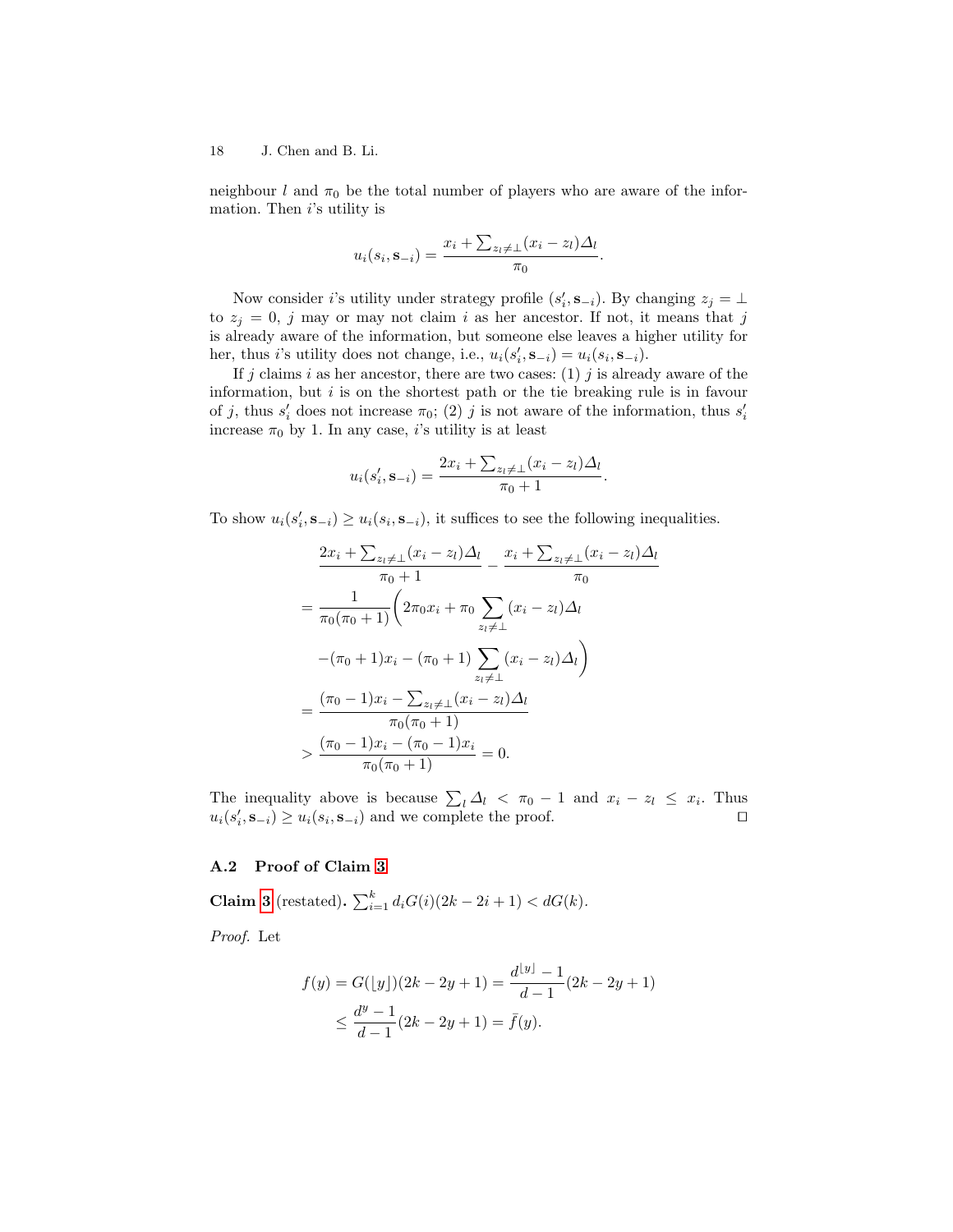Note that as  $\sum_{i=1}^{k} d_i = d$ , to prove the claim, we only need to show  $\bar{f}(y)$  <  $G(k) = \overline{f}(k)$ . It is not hard to see when  $y \leq k - 1$  and  $d \geq 3$ ,

$$
\bar{f}'(y) = \frac{d^y}{d-1} \left( (2k - 2y + 1) \ln d - 2 \right) + \frac{2}{d-1} > 0.
$$

That is  $\bar{f}(y) < \bar{f}(k-1)$  for all  $y < k-1$ . Then we are left to compare  $\bar{f}(k)$  and  $\overline{f}(k-1),$ 

$$
\bar{f}(k) = \frac{d^k - 1}{d - 1} > \frac{d \cdot d^{k-1} - 3}{d - 1} \ge 3 \frac{d^{k-1} - 1}{d - 1} = \bar{f}(k - 1),
$$

where the first inequality is also because of  $d \geq 3$ . This finishes the proof of Claim [3.](#page-10-1)  $\Box$ 

#### A.3 Proof of Theorem [2](#page-12-0)

**Theorem [2](#page-12-0)** (restated). For  $f > d \geq 3$ , s<sup>\*</sup> survives in any possible order of  $elimination of dominated strategies. Moreover, s<sup>*</sup> is the unique Nash equilibrium$ survives in an almost monotonic order of elimination of dominated strategies.

Proof. We prove the first part via contradiction. For any order of elimination of dominated strategies, consider the first time that some player *i*'s FP strategy  $s_i^*$ is eliminated. Note that  $s_i^*$  being dominated by  $s_i'$  means for all  $s_{-i}, s_i'$  brings utility as least as much as  $s_i^*$ . Particularly,  $u_i(s_i^*, \mathbf{s}_{-i}^*) \leq u_i(s_i', \mathbf{s}_{-i}^*)$ . However, given all other players play FP strategies, the information will be known to least  $(f-1)G(H+1)$  players. Thus, by Corollary [1,](#page-10-2)  $u_i(s_i^*, \mathbf{s}_{-i}^*) > u_i(s_i^*, \mathbf{s}_{-i}^*)$ , where we reach the contradiction. Next, we prove the second part.

For every player i, when the reward  $x_i$  is clear, we denote by  $s_i(x_i)$  =  $(z_1, \dots, z_d)$ . If  $x_i < x_{\text{min}}$ , it is not possible for i to propagate the information, and the unique action is  $s_i(x_i) = (\perp, \cdots, \perp)$ , thus we assume  $x_i \geq x_{\min}$ . In the following, we explicitly give the elimination order of dominated strategies.

Let  $\pi_0$  be the number of players who are aware of the information. As all root players know the information, by default,  $\pi_0 \geq d+1$ .

*Round 1.* For any  $x_i \geq x_{\min}$ ,

$$
s_i(x_i) = (z_1, \cdots, 0 < z_j < x_{\min}, \cdots, z_d) \le s'_i(x_i) = (z_1, \cdots, 0, \cdots, z_d).
$$

Note that leaving less than  $x_{\min}$  to j, j is not able to propagate the information. That is for any  $\mathbf{s}_{-i}$ , under both strategy profiles  $(s_i, \mathbf{s}_{-i})$  and  $(s'_i, \mathbf{s}_{-i})$ , the numbers of aware players are the same. As  $s_i'$  potentially brings higher referring utility,  $u_i(s_i, \mathbf{s}_{-i}) \leq u_i(s'_i, \mathbf{s}_{-i})$ . Particularly, if  $\mathbf{s}_{-i}$  is the one that i receives exactly  $x_i$  from her parent<sup>[4](#page-18-0)</sup>,  $u_i(s_i, \mathbf{s}_{-i}) < u_i(s'_i, \mathbf{s}_{-i})$ . Thus  $s_i(x_i) \preceq s'_i(x_i)$ . Eliminate all such dominated strategies for all players.

<span id="page-18-0"></span><sup>&</sup>lt;sup>4</sup> If *i* is in depth 0, we consider  $x_i$  as the initial reward from the sender.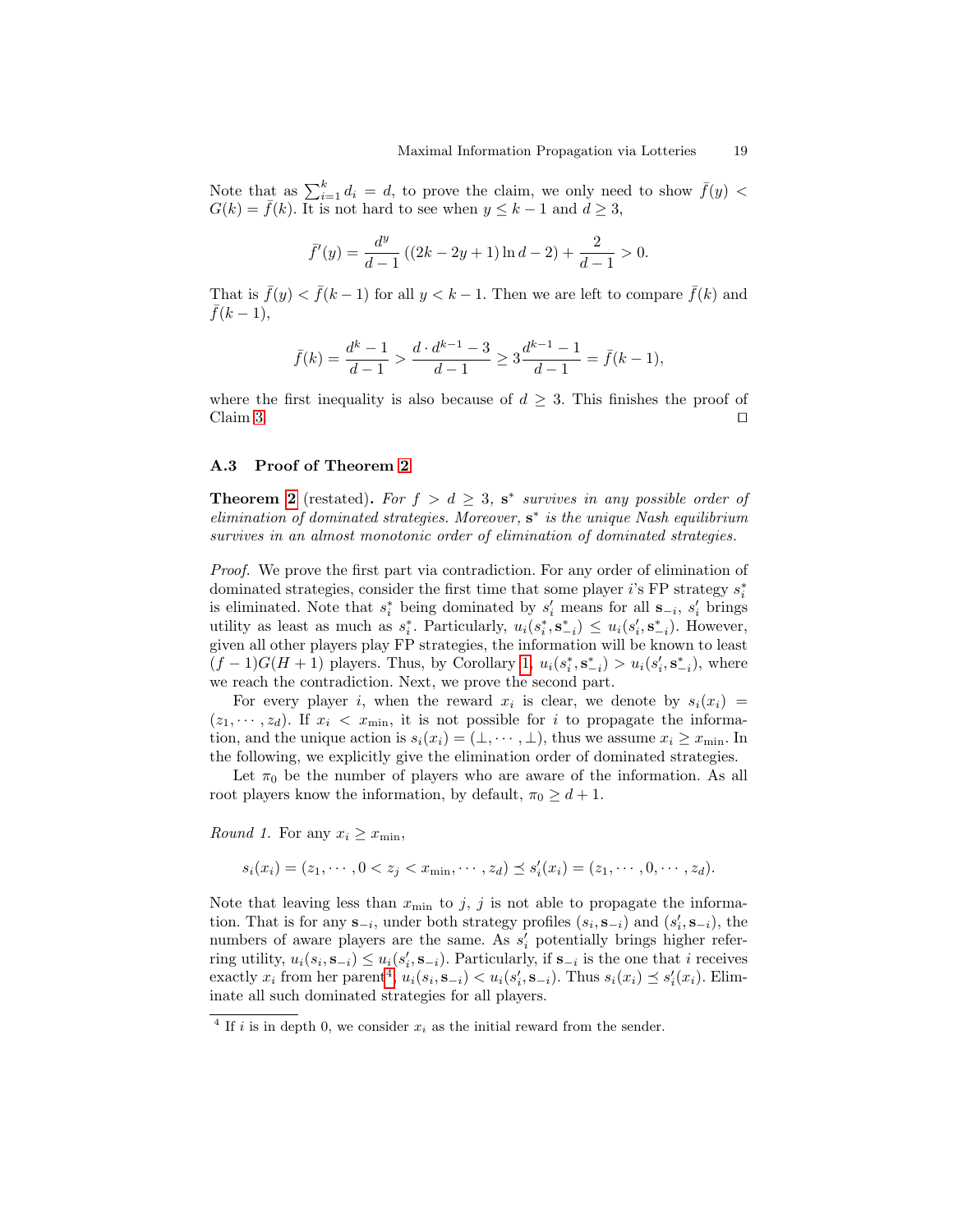If  $x_{\min} \leq x_i < 2x_{\min}$ , as  $0 \leq z_j \leq x_i - x_{\min} < x_{\min}$  for all j, for any remaining strategy  $s_i$ ,  $s_i(x_i) = (0, \dots, 0)$ . That is when the remaining reward to a player is less than  $2x_{\min}$ , she will fully propagate the information.

As all root players are aware of the information and all of them will notify the players in depth 1, after this round, for all possible strategy profiles,  $\pi_0 \geq$  $fG(2) \geq (d+1)G(2).$ 

*Round 2.* First, for any  $x_i \geq 2x_{\min}$ ,

$$
s_i(x_i) = (z_1, \cdots, z_j = 0, \cdots, z_d) \le s'_i(x_i) = (z_1, \cdots, x_{\min}, \cdots, z_d).
$$

This is because after the first round, all players who receives  $x_{\min}$  will propagate the information to the next level, i.e. full propagation. By Corollary [1](#page-10-2) and the fact that  $\pi_0 \geq (d+1)G(2) > G(2) + 3$ ,  $s_i(x_i) \preceq s'_i(x_i)$ . Eliminate all such dominated strategies for all players.

By induction, we have the following.

Round  $l > 2$ . First, for any  $x_i \geq l x_{\min}$  and  $q \in \{0, 1, \cdots, l-2\},$ 

$$
s_i(x_i) = (z_1, \dots, z_j = gx_{\min}, \dots, z_d) \le s'_i(x_i) = (z_1, \dots, (l-1)x_{\min}, \dots, z_d).
$$

To see why, note that after the first  $l - 1$  rounds,  $\pi_0 \geq fG(l) \geq (d+1)G(l)$  $dG(l)+2l-1$  and if j receives  $(l-1)x_{\min}$ , she and her descendants fully propagate the information. By Corollary [1,](#page-10-2)  $s_i(x_i) \preceq s'_i(x_i)$ . Eliminate all such dominated strategies for all players.

Second, for any  $x_i \geq lx_{\text{min}},$ 

$$
s_i(x_i) = (z_1, \dots, z_j, \dots, z_d) \leq s'_i(x_i) = (z_1, \dots, (l-1)x_{\min}, \dots, z_d),
$$

where  $(l-1)x_{\min} < z_j < lx_{\min}$ . This is because after round  $l-1$ , if  $(l 1/x_{\text{min}} \leq z_j < lx_{\text{min}}$ , by induction, child j's only possible action is  $s_j(z_j)$  $((l-2)x_{\min},\cdots,(l-2)x_{\min})$ . Then leaving  $z_j$  to child j, j will not notify more nodes than leaving  $(l-1)x_{\min}$  to him. That is for any  $s_{-i}$ , under both strategy profiles  $(s_i, \mathbf{s}_{-i})$  and  $(s'_i, \mathbf{s}_{-i})$ , the numbers of aware players are the same. As  $s'_i$  potentially brings higher referring utility,  $u_i(s_i, \mathbf{s}_{-i}) \leq u_i(s'_i, \mathbf{s}_{-i})$ . Moreover, if  $\mathbf{s}_{-i}$  is the one such that i receives exactly  $x_i$  from her parent,  $u_i(s_i, \mathbf{s}_{-i})$  $u_i(s'_i, \mathbf{s}_{-i})$ . Thus  $s_i(x_i) \preceq s'_i(x_i)$ . Eliminate all such dominated strategies for all players.

Note that if  $lx_{\text{min}} \leq x_i \leq (l+1)x_{\text{min}}$ , as  $0 \leq z_j \leq x_i - x_{\text{min}} \leq lx_{\text{min}}$ for any j, for any remaining strategy  $s_i$  after the first l rounds,  $s_i(x_i) = (l 1)x_{\min}, \cdots, (l-1)x_{\min}$ ). Combining with previous rounds, when the remaining reward to a player is less than  $(l+1)x_{\min}$ , she will fully propagate the information.

Moreover, after this round, all the players in depth  $l + 1$  are also aware of the information,  $\pi_0 \ge fG(l+1) \ge (d+1)G(l+1) \ge dG(l+1) + 2(l+1) - 1$ .

From above analysis, we observe that for  $kx_{\min} \leq x_i < (k+1)x_{\min}$ , the only remaining strategy is  $s_i(x_i) = ((k-1)x_{\min}, \cdots, (k + -1)x_{\min})$ , i.e., full propagation. Moreover, the elimination order of dominated strategies is almost monotonic.  $\Box$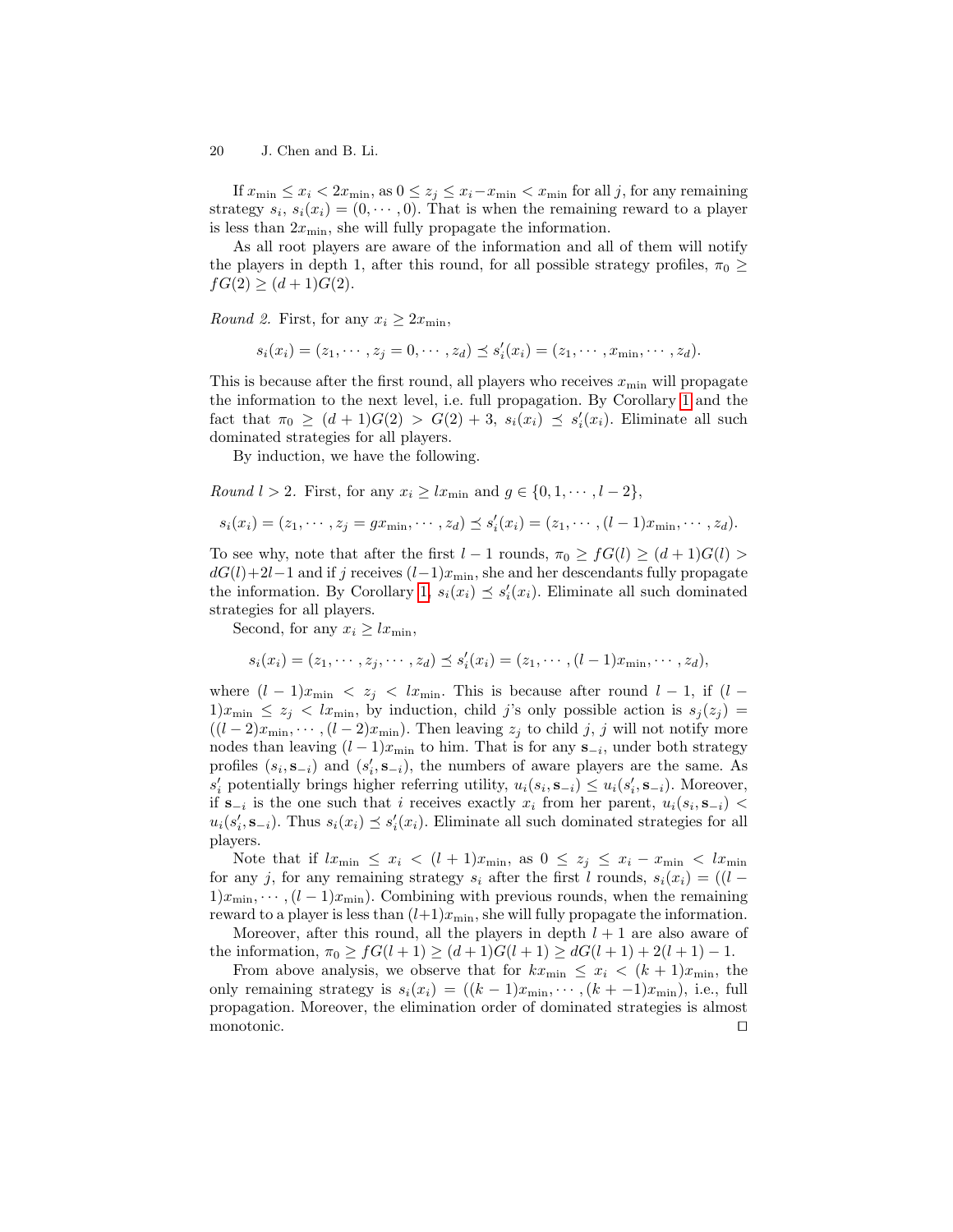## References

- <span id="page-20-8"></span>1. Abraham, I., Malkhi, D., Nayak, K., Ren, L., Spiegelman, A.: Solidus: An incentivecompatible cryptocurrency based on permissionless byzantine consensus (2016)
- <span id="page-20-19"></span>2. Arcaute, E., Kirsch, A., Kumar, R., Liben-Nowell, D., Vassilvitskii, S.: On threshold behavior in query incentive networks. In: EC. pp. 66–74. ACM (2007)
- <span id="page-20-1"></span>3. Babaioff, M., Dobzinski, S., Oren, S., Zohar, A.: On bitcoin and red balloons. In: EC. pp. 56–73. ACM (2012)
- <span id="page-20-4"></span>4. Bernheim, B.D., Peleg, B., Whinston, M.D.: Coalition-proof nash equilibria i. concepts. Journal of economic theory  $42(1)$ , 1–12 (1987)
- <span id="page-20-20"></span>5. Cebrián, M., Coviello, L., Vattani, A., Voulgaris, P.: Finding red balloons with split contracts: robustness to individuals' selfishness. In: STOC. pp. 775–788. ACM (2012)
- <span id="page-20-3"></span>6. Chen, B.B., Chan, M.C.: Mobicent: a credit-based incentive system for disruption tolerant network. In: INFOCOM. pp. 875–883. IEEE (2010)
- <span id="page-20-9"></span>7. Chen, J., Gilad, Y.: A relay market for the algorand blockchain. Manuscript (2018)
- <span id="page-20-21"></span>8. Chen, W., Wang, Y., Yu, D., Zhang, L.: Sybil-proof mechanisms in query incentive networks. In: EC. pp. 197–214. ACM (2013)
- <span id="page-20-10"></span>9. Chen, X., Papadimitriou, C.H., Roughgarden, T.: An axiomatic approach to block rewards. In: AFT. pp. 124–131. ACM (2019)
- <span id="page-20-14"></span>10. Cossio, F.J.M., Brigham, E., Sela, B., Katz, J.: Competing (semi-)selfish miners in bitcoin. In: AFT. pp. 89–109. ACM (2019)
- <span id="page-20-6"></span>11. Douceur, J.R.: The sybil attack. In: IPTPS. Lecture Notes in Computer Science, vol. 2429, pp. 251–260. Springer (2002)
- <span id="page-20-0"></span>12. Drucker, F., Fleischer, L.: Simpler sybil-proof mechanisms for multi-level marketing. In: EC. pp. 441–458. ACM (2012)
- <span id="page-20-17"></span>13. Emek, Y., Karidi, R., Tennenholtz, M., Zohar, A.: Mechanisms for multi-level marketing. In: EC. pp. 209–218. ACM (2011)
- <span id="page-20-2"></span>14. Ersoy, O., Erkin, Z., Lagendijk, R.L.: Decentralized incentive-compatible and sybilproof transaction advertisement. In: MARBLE. pp. 151–165. Springer (2019)
- <span id="page-20-7"></span>15. Ersoy, O., Ren, Z., Erkin, Z., Lagendijk, R.L.: Transaction propagation on permissionless blockchains: Incentive and routing mechanisms. In: CVCBT. pp. 20–30. IEEE (2018)
- <span id="page-20-11"></span>16. Eyal, I., Sirer, E.G.: Majority is not enough: Bitcoin mining is vulnerable. In: Christin, N., Safavi-Naini, R. (eds.) Financial Cryptography and Data Security. pp. 436–454 (2014)
- <span id="page-20-15"></span>17. Johnson, B., Laszka, A., Grossklags, J., Vasek, M., Moore, T.: Game-theoretic analysis of ddos attacks against bitcoin mining pools. In: International Conference on Financial Cryptography and Data Security. pp. 72–86 (2014)
- <span id="page-20-12"></span>18. Kiayias, A., Koutsoupias, E., Kyropoulou, M., Tselekounis, Y.: Blockchain mining games. In: EC. pp. 365–382. ACM (2016)
- <span id="page-20-18"></span>19. Kleinberg, J.M., Raghavan, P.: Query incentive networks. In: FOCS. pp. 132–141. IEEE Computer Society (2005)
- <span id="page-20-13"></span>20. Koutsoupias, E., Lazos, P., Ogunlana, F., Serafino, P.: Blockchain mining games with pay forward. In: WWW. pp. 917–927. ACM (2019)
- <span id="page-20-16"></span>21. Lewenberg, Y., Bachrach, Y., Sompolinsky, Y., Zohar, A., Rosenschein, J.S.: Bitcoin mining pools: A cooperative game theoretic analysis. In: AAMAS. pp. 919– 927. ACM (2015)
- <span id="page-20-5"></span>22. Myerson, R.B.: Graphs and cooperation in games. Math. Oper. Res. 2(3), 225–229 (1977)